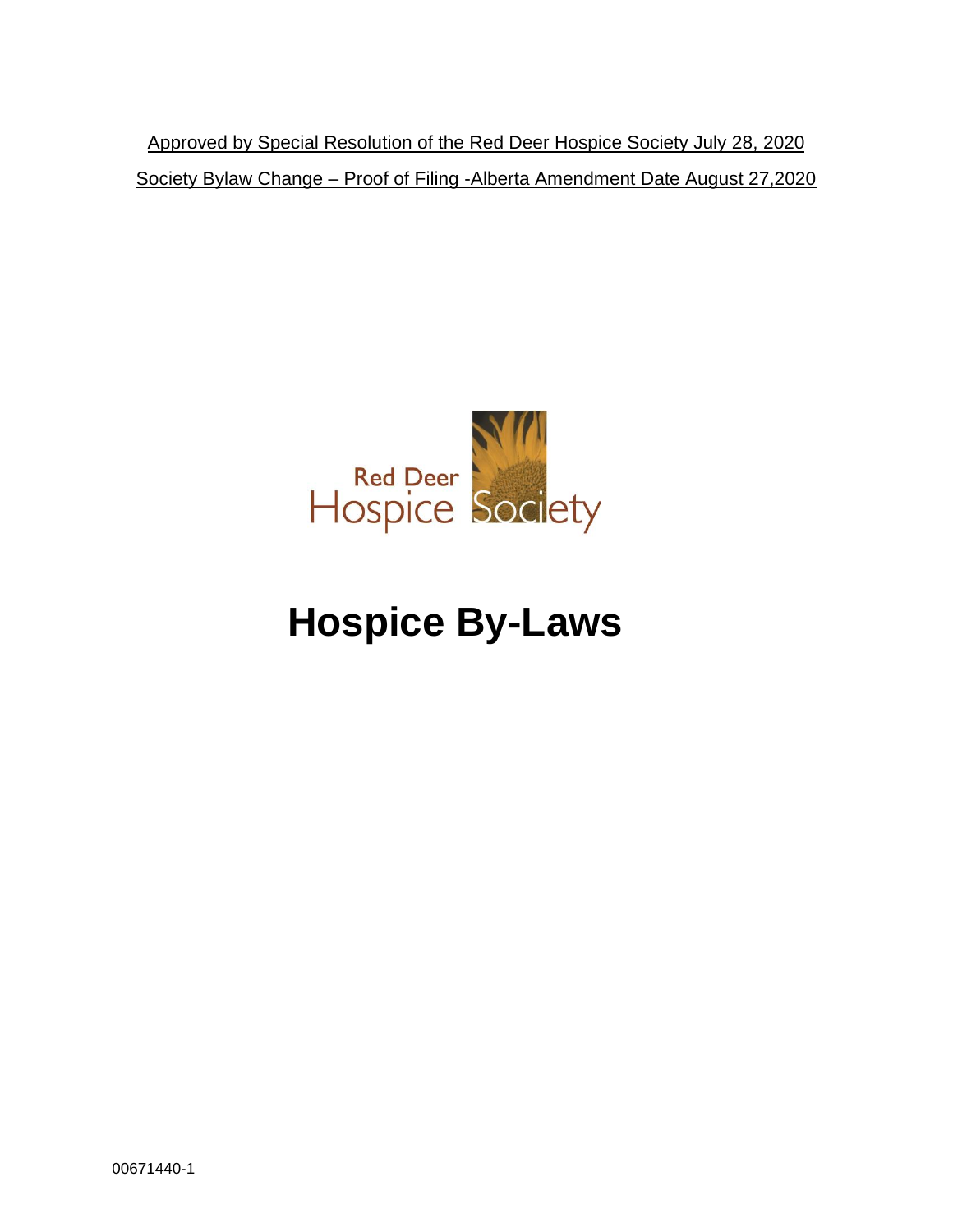## **BYLAWS OF THE RED DEER HOSPICE SOCIETY**

As approved by the members at the <u>July 28, 2020</u> General Meeting<br>And the societies branch August 28, 2020

## **TABLE OF CONTENTS**

|       | ARTICLE 2.0 - DEFINING AND INTERPRETING THE BYLAWS 5 |  |
|-------|------------------------------------------------------|--|
|       |                                                      |  |
|       |                                                      |  |
|       |                                                      |  |
|       |                                                      |  |
|       |                                                      |  |
| 3.2.1 |                                                      |  |
| 3.2.2 |                                                      |  |
| 3.2.3 |                                                      |  |
|       |                                                      |  |
| 3.4   |                                                      |  |
| 3.4.1 |                                                      |  |
| 3.4.2 |                                                      |  |
| 3.4.3 |                                                      |  |
|       |                                                      |  |
| 3.5.1 |                                                      |  |
| 3.5.2 |                                                      |  |
| 3.5.3 |                                                      |  |
| 3.5.4 |                                                      |  |
|       |                                                      |  |
| 3.6.1 |                                                      |  |
| 3.6.2 |                                                      |  |
| 3.6.3 |                                                      |  |
| 3.6.4 |                                                      |  |
|       |                                                      |  |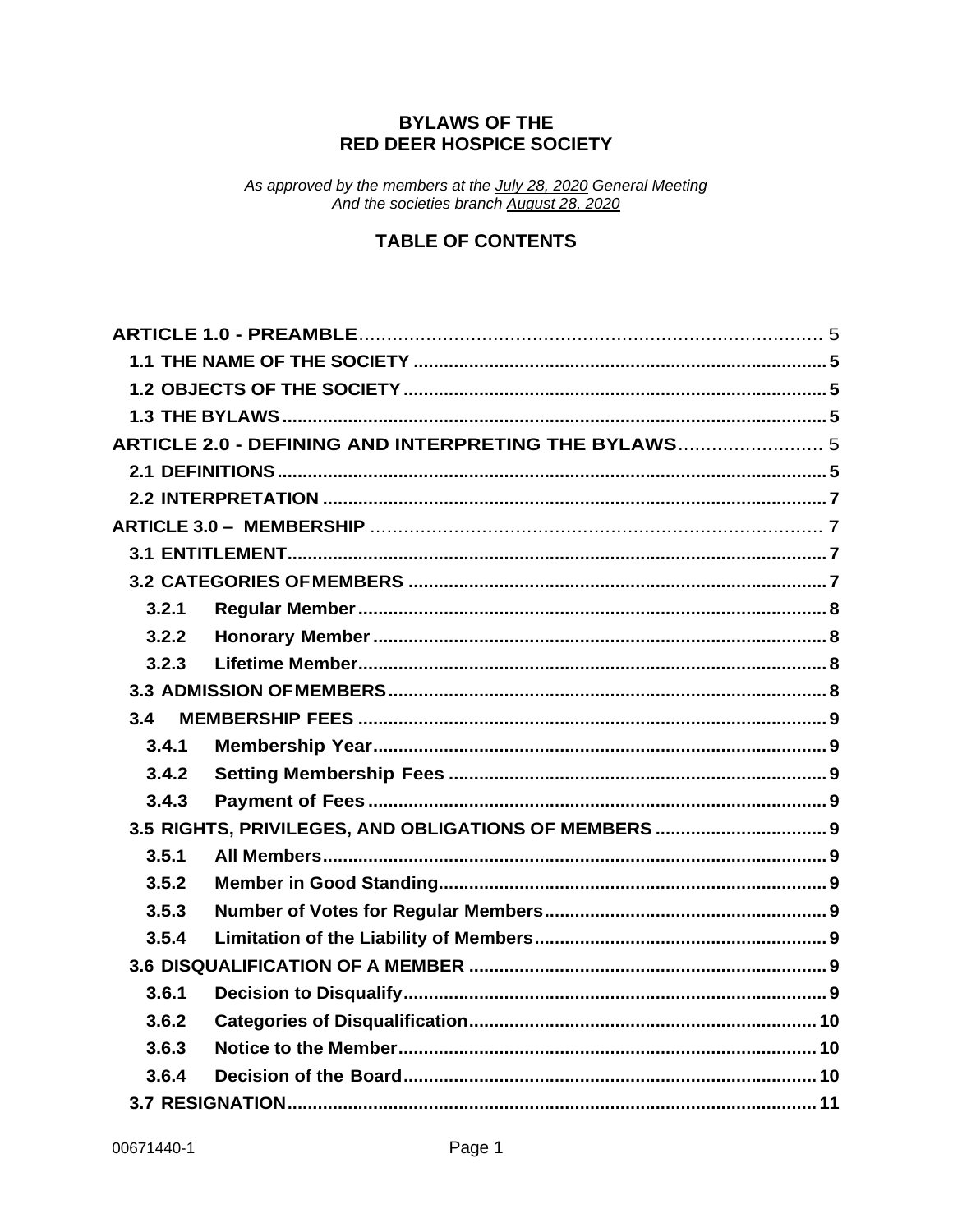| 3.7.1 |                                                                      |  |
|-------|----------------------------------------------------------------------|--|
| 3.7.2 |                                                                      |  |
| 3.7.3 |                                                                      |  |
|       |                                                                      |  |
|       |                                                                      |  |
|       |                                                                      |  |
| 4.1.1 |                                                                      |  |
| 4.1.2 |                                                                      |  |
| 4.1.3 |                                                                      |  |
| 4.1.4 |                                                                      |  |
| 4.1.5 |                                                                      |  |
| 4.1.6 |                                                                      |  |
| 4.1.7 |                                                                      |  |
| 4.1.8 |                                                                      |  |
| 4.1.9 |                                                                      |  |
|       |                                                                      |  |
| 4.2.1 |                                                                      |  |
| 4.2.2 | Submitting Resolutions for the Annual General Meeting 14             |  |
| 4.2.3 |                                                                      |  |
|       |                                                                      |  |
| 4.3.1 |                                                                      |  |
| 4.3.2 |                                                                      |  |
| 4.3.3 |                                                                      |  |
|       |                                                                      |  |
|       |                                                                      |  |
|       |                                                                      |  |
| 5.1.1 |                                                                      |  |
| 5.1.2 |                                                                      |  |
| 5.1.3 |                                                                      |  |
| 5.1.4 | Composition of the RDH Board and Qualifications of its Directors  16 |  |
| 5.1.5 |                                                                      |  |
| 5.1.6 |                                                                      |  |
| 5.1.7 |                                                                      |  |
| 5.1.8 |                                                                      |  |
|       |                                                                      |  |
| 5.1.9 |                                                                      |  |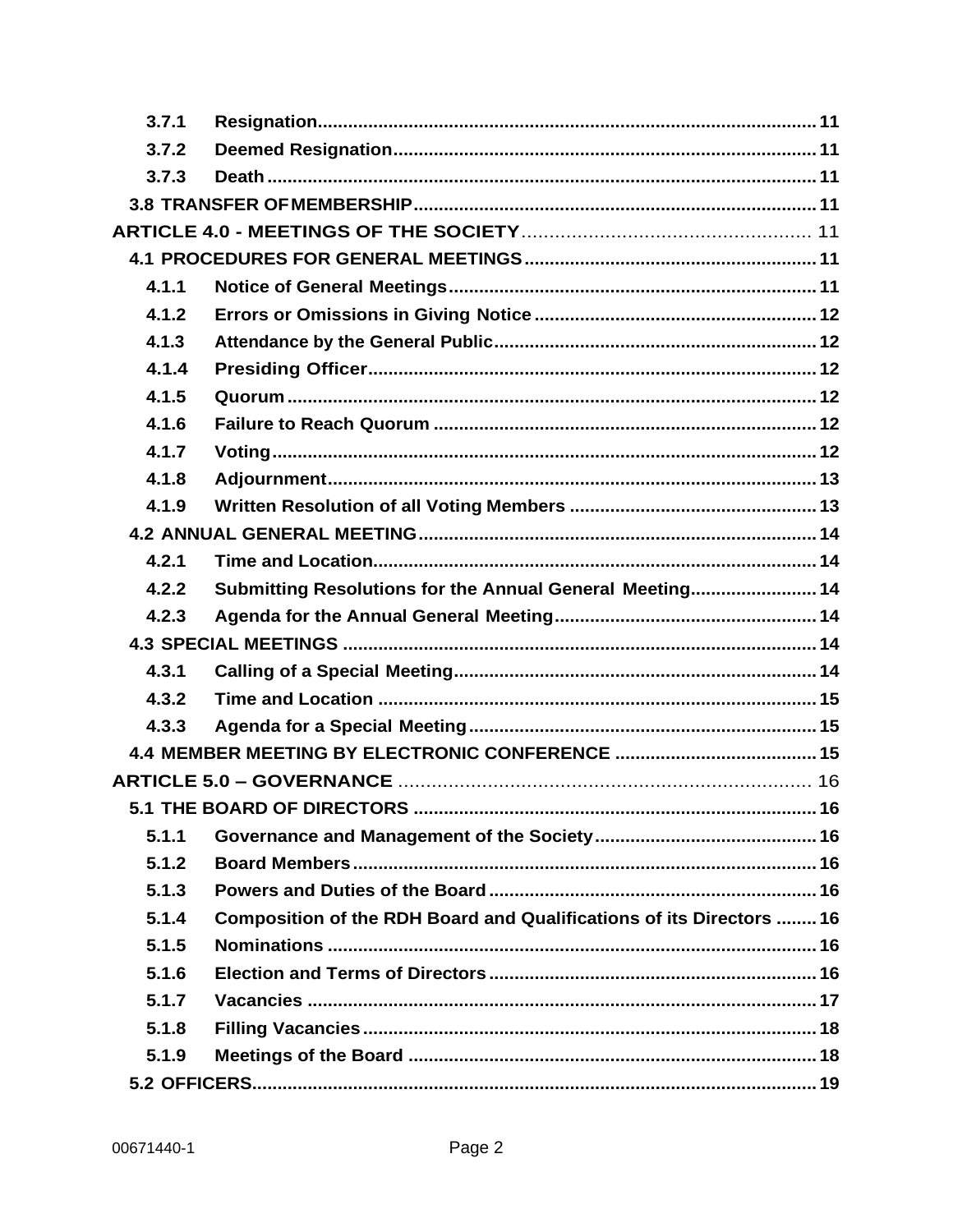| 5.2.1 |                                                                    |  |
|-------|--------------------------------------------------------------------|--|
| 5.2.2 |                                                                    |  |
| 5.2.3 |                                                                    |  |
| 5.2.4 |                                                                    |  |
| 5.2.5 |                                                                    |  |
| 5.2.6 |                                                                    |  |
| 5.2.7 |                                                                    |  |
| 5.2.8 |                                                                    |  |
|       |                                                                    |  |
| 5.3.1 |                                                                    |  |
| 5.3.2 |                                                                    |  |
|       | ARTICLE 6.0 - FINANCE AND OTHER MANAGEMENT MATTERS 21              |  |
|       |                                                                    |  |
|       |                                                                    |  |
| 6.2.1 |                                                                    |  |
| 6.2.2 |                                                                    |  |
|       |                                                                    |  |
|       | 6.4 CHEQUES, CONTRACTS, SECURITIES, AND OTHER FINANCIAL            |  |
| 6.4.1 |                                                                    |  |
| 6.4.2 |                                                                    |  |
|       | 6.5 KEEPING AND INSPECTION OF THE BOOKS AND RECORDS OF THE SOCIETY |  |
|       |                                                                    |  |
| 6.5.1 |                                                                    |  |
| 6.5.2 |                                                                    |  |
| 6.5.3 |                                                                    |  |
|       |                                                                    |  |
| 6.6.1 |                                                                    |  |
| 6.6.2 |                                                                    |  |
|       |                                                                    |  |
| 6.7.1 |                                                                    |  |
| 6.7.2 |                                                                    |  |
|       | 6.8 PROTECTION AND INDEMNITY OF DIRECTORS AND OFFICERS  23         |  |
| 6.8.1 |                                                                    |  |
| 6.8.2 |                                                                    |  |
| 6.8.3 |                                                                    |  |
|       |                                                                    |  |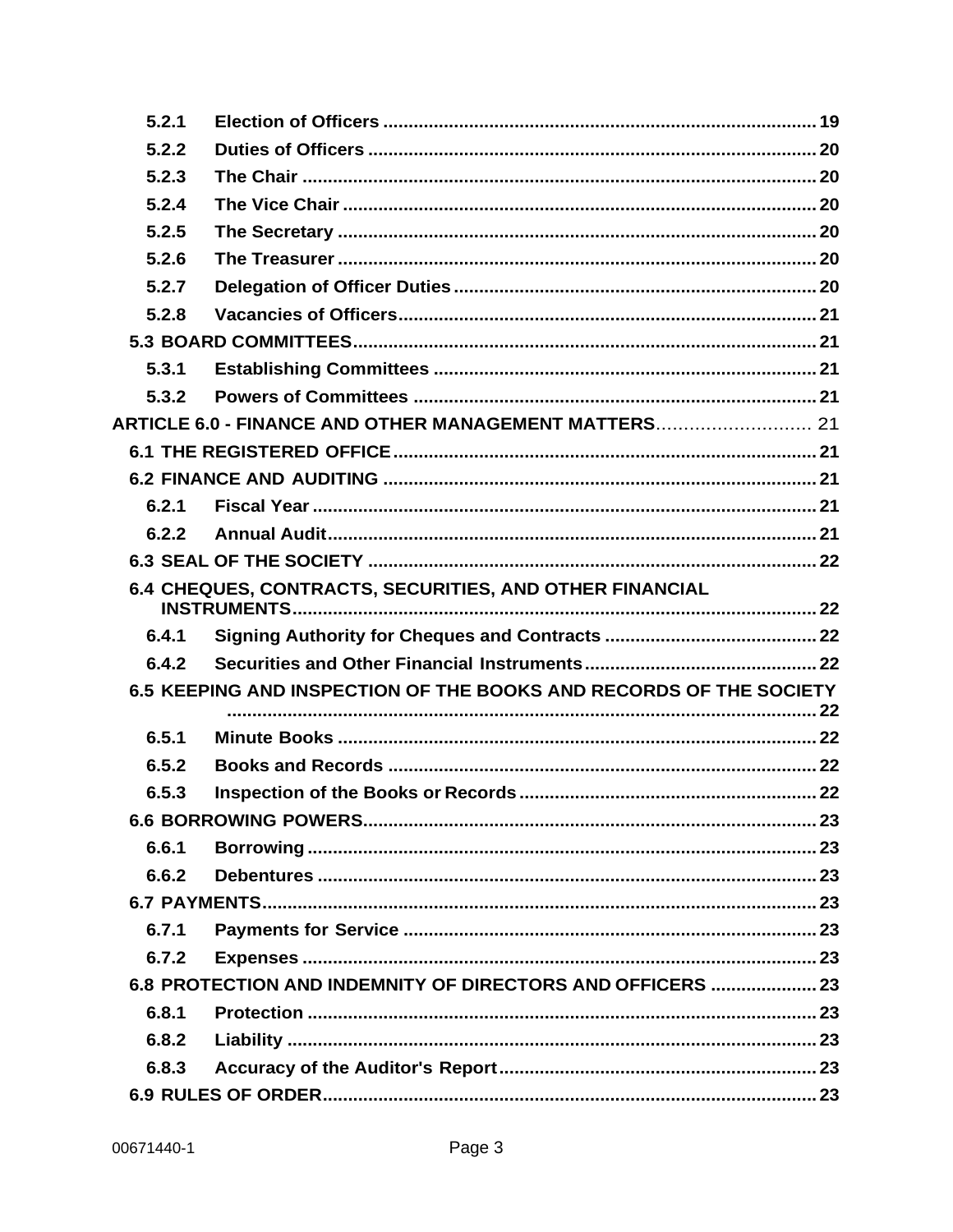| ARTICLE 8.0 - DISTRIBUTING ASSETS AND DISSOLVING THE SOCIETY  24 |  |
|------------------------------------------------------------------|--|
|                                                                  |  |
|                                                                  |  |
|                                                                  |  |
|                                                                  |  |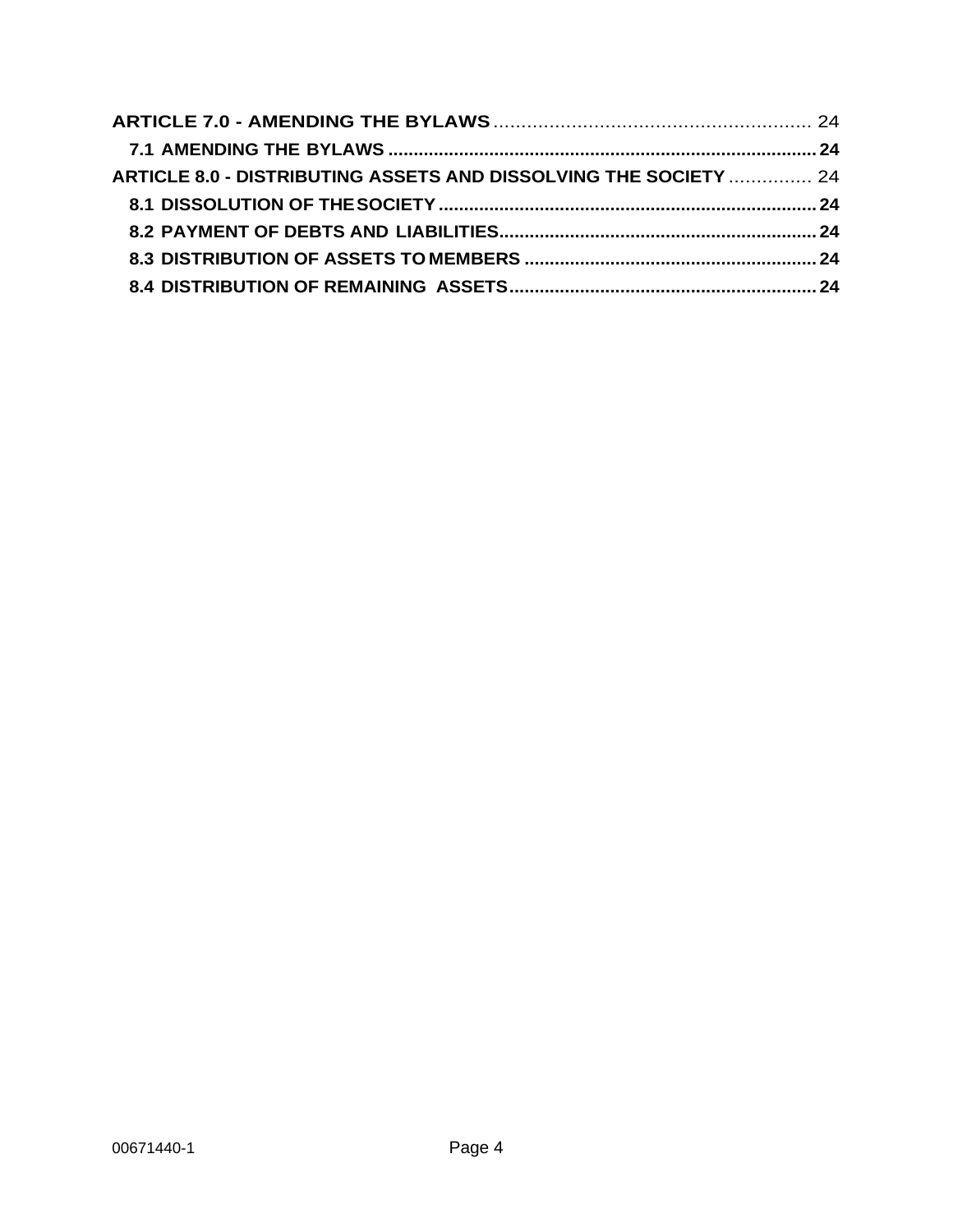# <span id="page-5-0"></span>**ARTICLE 1.0 - PREAMBLE**

## <span id="page-5-1"></span>**1.1 THE NAME OF THE SOCIETY**

The name of the society is the Red Deer Hospice Society which may also be referred to in these bylaws as RDH or the Society.

## <span id="page-5-2"></span>**1.2 OBJECTS OF THE SOCIETY**

The Objects of the Society are:

- To promote, establish and operate a free-standing Hospice.
- To promote learning about palliative and hospice care.
- To establish and offer bereavement counseling and care for those who are dying, their families and friends.
- To provide care that is specific to individual needs.
- To provide care that affirms the individual's dignity and self-worth.
- To lease, purchase or acquire facilities to house the hospice.
- To raise funds to achieve the objects of the Society. This includes accepting gifts, donations, grants, legacies, bequests and inheritances.
- To borrow and lease, mortgage, sell and dispose of property of the Society and establish a line of credit to achieve the objects of the Society.
- To use funds of the Society only according to and in pursuit of these objects or other charitable objects.
- To provide care that ministers to the individual's physical, spiritual and emotional need.

## <span id="page-5-3"></span>**1.3 THE BYLAWS**

The following articles are the Bylaws of the Society.

# <span id="page-5-4"></span>**ARTICLE 2.0 - DEFINING AND INTERPRETING THE BYLAWS**

### <span id="page-5-5"></span>**2.1 DEFINITIONS**

In these Bylaws, the following words have the following meanings:

- 2.1.1 *Act* means the Societies Act, R S.A.2000, Chapter S-14 as amended, or any statute substituted for it.
- 2.1.2 *Annual General Meeting* means the Annual General Meeting, as provided for in Article 4.2.
- 2.1.3 *RDH Office* means the Registered Office of the Society, as provided for in Article 6.1.
- 2.1.4 *Board* means the Board of Directors of the Society, as provided for in Article 5.0
- 2.1.5 *Bylaws –* means the Bylaws of the Society, as amended.
- 2.1.6 *Director* means any person elected or appointed to the Board, including the Officers, as provided for in Article 5.0.
- 2.1.7 *Disqualify* means to deprive of the rights, powers, and privileges provided through these Bylaws.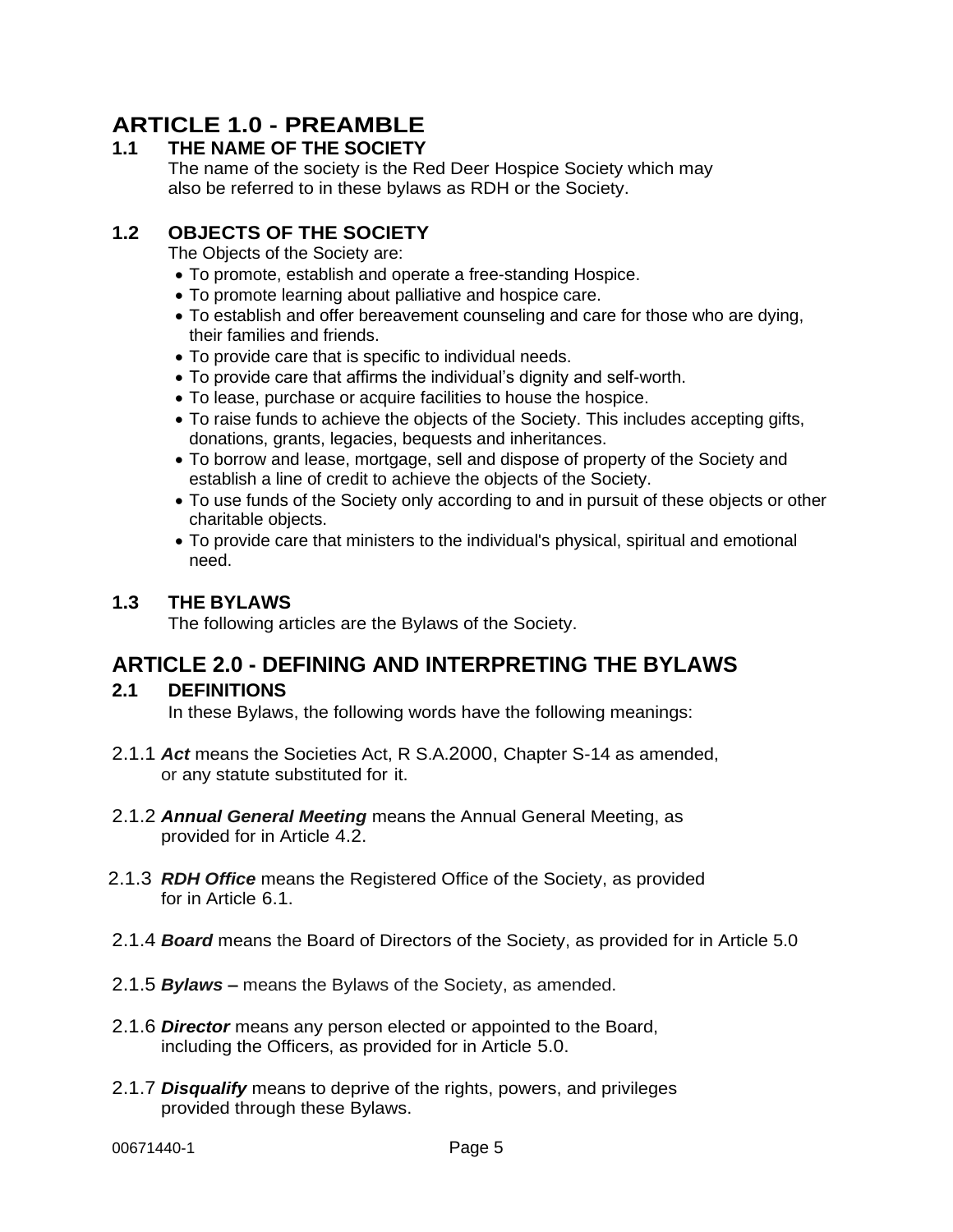- 2.1.8 *General Meeting* means any meeting of Members, including the Annual General Meeting, as provided for in Article 4.0.
- 2.1.9 *Good Standing* means a member that meets the criteria as provided for in Article 3.5.2
- 2.1.10 *Honorary Member* shall mean any individual qualifying as an honorary member as provided for in Article 3.2.2.
- 2.1.11 *Individual* means a natural person.
- 2.1.12 *Lifetime Member* shall mean any member identified as a lifetime member as provided for in Article 3.2.3
- 2.1.13 *Member* means a Member of the Society, as provided for in Article 3.0.
- 2.1.14 *Membership Year* shall be from April 01 March 31
- 2.1.15 *Officer* means any Officer listed in Article 5.2.
- 2.1.16 *Person,* unless otherwise specified, is an individual
- 2.1.17 *Policy* means a written document that is created and approved by the Board and designated at the time of approval as policy made under the authority of these Bylaws of RDH, in order to supplement these Bylaws, and to serve as guides for action.
- 2.1.18 *Register of Members* means the register containing the names of the Members of the Society, which is maintained by the Board.
- 2.1.19 *Regular* **Member** means an individual who is a member as defined in 3.2.1
- 2.1.20 *Special Meeting* means any Special Meeting of the Members, as provided for in Article 4.3.
- 2.1.21 *Special Resolution of Members* means any of the following forms of resolution passed by the Voting Members of RDH including:
	- **a)** A resolution passed at a General Meeting of the membership of RDH for a specific matter. There must be at least twenty-one (21) calendar days' notice for the meeting, and the notice must state the proposed resolution. The resolution must be approved by three-quarters (3/4) of the Voting Members present at the meeting; or
	- **b)** A resolution proposed and passed as a Special Resolution at a General Meeting with less than twenty-one (21) calendar days' notice of the resolution. The resolution must be approved by all of the Voting Members eligible to attend and vote at the General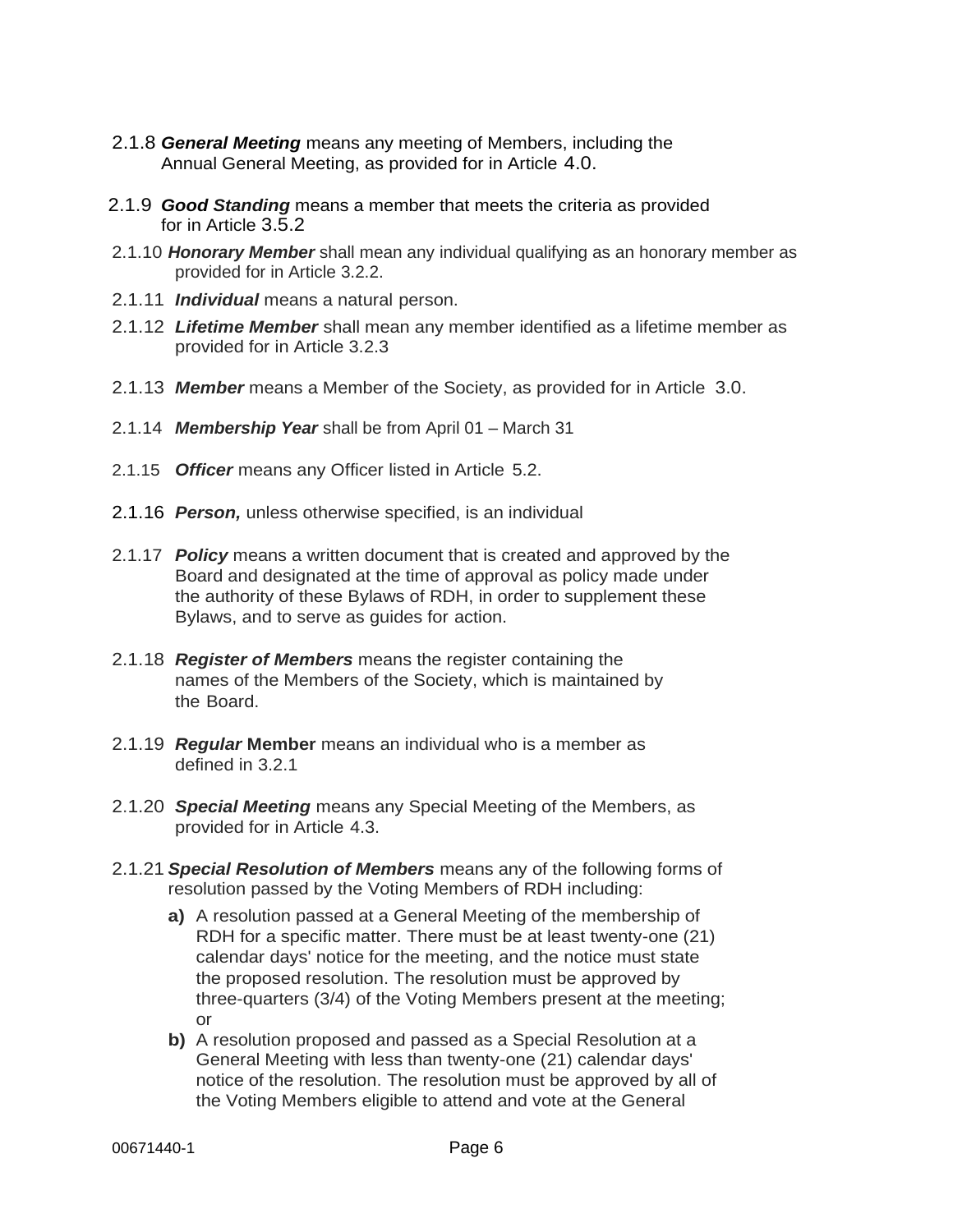Meeting, either in person or by mail-in ballot vote; or

- **c)** A resolution agreed to in writing by all of the Voting Members who are eligible to vote on resolutions at General Meetings. There must be at least twenty-one (21) calendar days allowed for the membership to respond to the resolution.
- 2.1.22 *Special Resolution of Directors* means a resolution passed by at least three-quarters (3/4) of the Directors present and voting at a Board meeting for which notice of the special resolution has been given, as provided for in Article 5.1.8.2.
- 2.1.23 *Voting Members*  Regular Members in Good Standing as provided in Articles 3.2.1, 3.2.3 and 3.5.2.
- 2.1.24 *Voting Delegate*  A Regular Member in good standing who another Regular Member has proxied in to vote on their behalf. As per 4.1.7.5

### <span id="page-7-0"></span>**2.2 INTERPRETATION**

These Bylaws are interpreted according to the following:

- 2.2.1 These Bylaws are to be interpreted broadly and generously.
- 2.2.2 Words indicating the singular number shall also include the plural, and vice versa.
- 2.2.3 The headings used in these Bylaws are for reference purposes only. Headings do not affect the interpretation of these Bylaws.

# <span id="page-7-1"></span>**ARTICLE 3.0 – MEMBERSHIP**

### <span id="page-7-2"></span>**3.1 ENTITLEMENT**

Membership in the Society is open to all Persons who:

- **a)** Support the purpose, and are interested in furthering the objects, of RDH
- **b)** Meet the criteria for membership as established by these Bylaws, and supplemented by the Board in Policy
- **c)** Are approved by the Board

#### <span id="page-7-3"></span>**3.2 CATEGORIES OFMEMBERS**

There are three categories of members:

- **a)** Regular Member
- **b)** Honorary Member
- **c)** Lifetime Member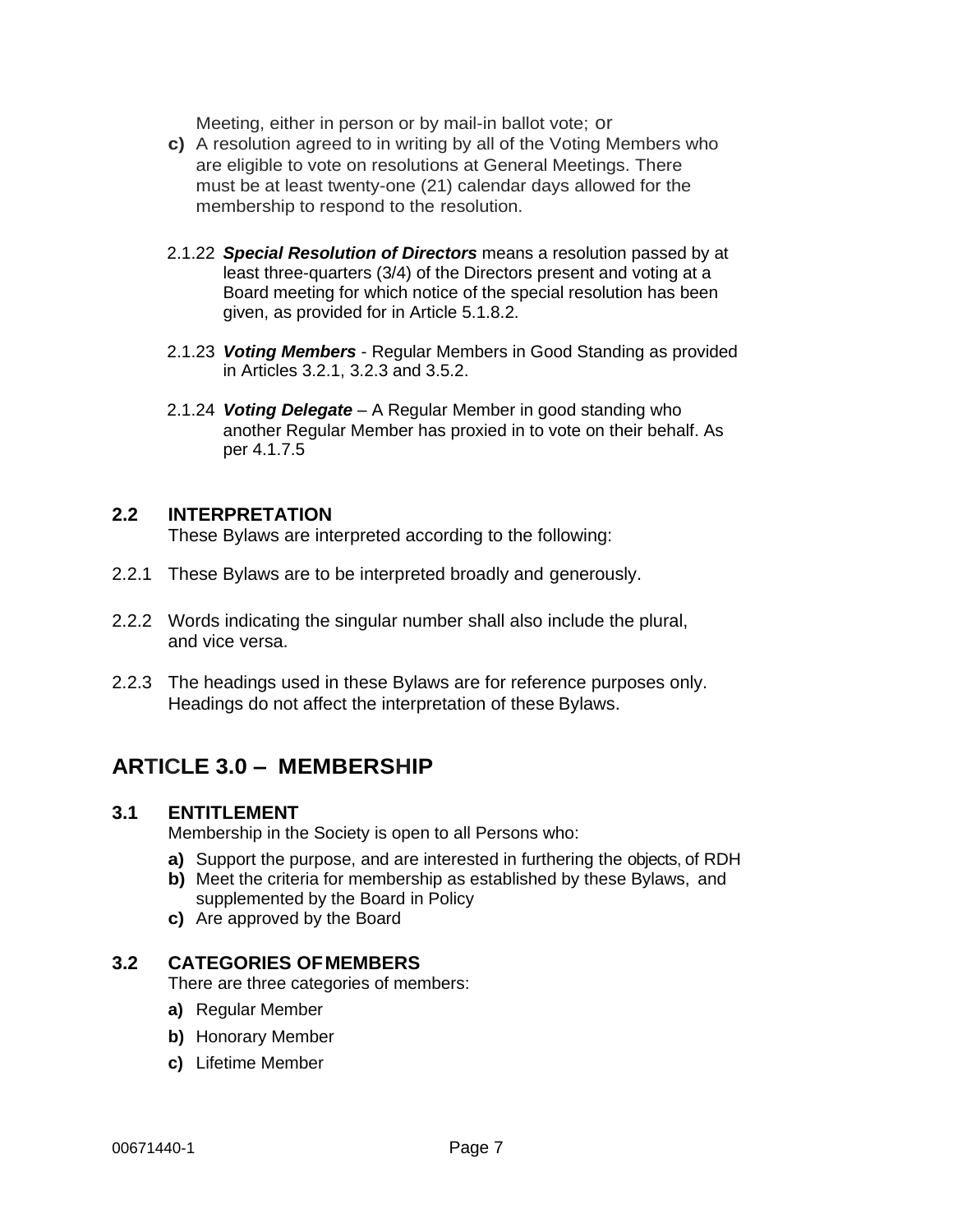## <span id="page-8-0"></span>3.2.1 Regular Member

Regular Member is an individual who is eighteen (18) years or older, who qualifies for membership in the Society, as prescribed in 3.1, applies to the Board and pays membership fees. Regular Members can be Annual (A) or Lifetime (L), dependent on the type of membership fee paid. Membership fees shall be prescribed from time to time by the Board by ordinary resolution; shall be considered a Regular Member (A) or (L) as at the date the individual's name appears in the Register of Members.

An Employee of RDH cannot be a regular member of the Society.

The Board may further define these qualifications and may establish additional criteria for Regular Members, in Policy, that are consistent with these requirements.

## <span id="page-8-1"></span>3.2.2 Honorary Member

- **a)** An Honorary Member is an individual, corporation, partnership or other entity who has made a long-term, outstanding contribution to the objects of the Society and to the activities of the RDH. The Board may invite that person or organization to join the Society as an Honorary Member. Any member fees shall be waived for an Honorary Member. An Honorary Member shall be designated as such on the Register of Members and shall remain an Honorary Member at the discretion of the Board.
- **b)** Nominations for an Honorary Member are made through the RDH Board.
- **c)** Honorary Members receive the benefits of membership in the Society as Regular Members, except they are not eligible to vote at Annual, General or Special Meetings of the Society or be elected to the Board.
- **d)** Nothing precludes an individual who is an Honorary Member from becoming a Regular Member (with all the rights and privileges of that class) by applying for such membership in accordance with these Bylaws.

### <span id="page-8-2"></span>3.2.3 Lifetime Member

Is a member who qualifies as a Regular Member, as provided for in Article 3.2.1, and has paid the lifetime membership fee. The fee shall be prescribed from time to time by the Board through an ordinary resolution.

## <span id="page-8-3"></span>**3.3 ADMISSION OFMEMBERS**

Applications for membership are made through the RDH Board. The Board Governance Committee reviews all applications. Applications that meet the criteria for membership in the appropriate category, as provided for in Article 3.2, are forwarded to the Board as a whole for approval. Approved members are entered under the appropriate category in the Register of Members.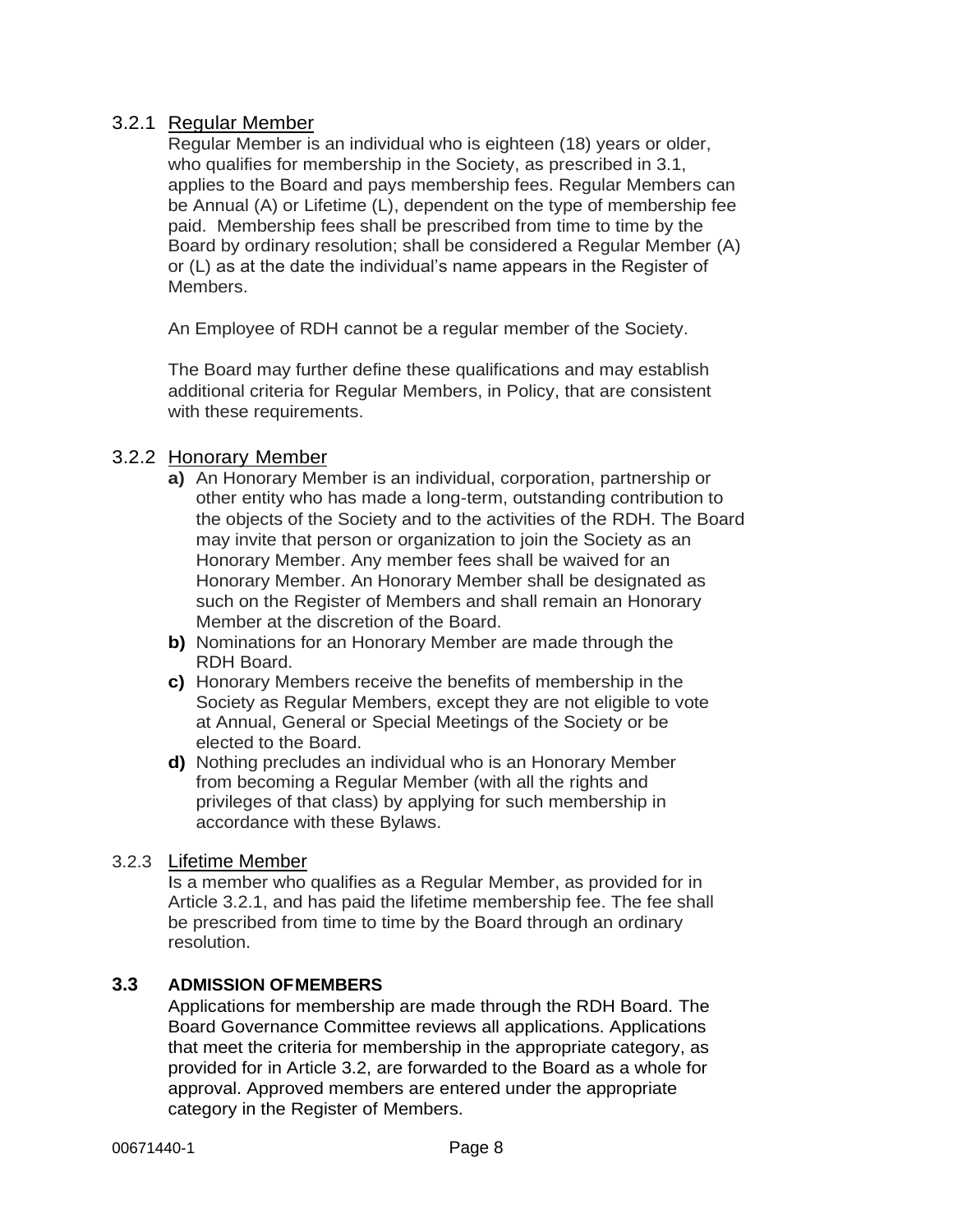### <span id="page-9-0"></span>**3.4 MEMBERSHIP FEES**

#### <span id="page-9-1"></span>3.4.1 Membership Year

The membership year is April 1 to March 31.

#### <span id="page-9-2"></span>3.4.2 Setting Membership Fees

The Board decides annual membership fees for each category of Members. Honorary Members do not pay a membership fee*.*

#### <span id="page-9-3"></span>3.4.3 Payment of Fees

Annual membership fees are due and payable on April 1. Membership privileges are withdrawn for any Member who has not paid the fees within 30 days following the date the fees are due. The Board may reinstate membership after payment of delinquent fees.

## <span id="page-9-4"></span>**3.5 RIGHTS, PRIVILEGES, AND OBLIGATIONS OF MEMBERS**

#### <span id="page-9-5"></span>3.5.1 All Members

Any Member in Good Standing is entitled to:

- **a)** Receive notice of General Meetings of the Society
- **b)** Attend any General Meetings of RDH
- **c)** Speak at any General Meetings of RDH
- **d)** Vote at any General Meetings of RDH, with the exception of Honorary Members.
- **e)** Exercise other rights and privileges given to Members, as provided for in these Bylaws

### <span id="page-9-6"></span>3.5.2 Member in Good Standing

A Member is in Good Standing when the Member:

- **a)** Has paid membership fees or other required fees to RDH.
- **b)** Continues to meet Member requirements as outlined in Section 3.1,3.2.1, 3.2.2
- **c)** Is not disqualified as provided for in Article 3.6.
- <span id="page-9-7"></span>3.5.3 Number of Votes for Regular Members Each Regular Member has one vote at any Special or General Meeting
- <span id="page-9-8"></span>3.5.4 Limitation of the Liability of Members No Member is liable for any debt, action, or liability of the Society.

### <span id="page-9-9"></span>**3.6 DISQUALIFICATION OF A MEMBER**

<span id="page-9-10"></span>3.6.1 Decision to Disqualify

The Board, at a Board meeting called for that purpose, may disqualify a Member for one or more of the following reasons:

- **a)** The Member has failed to abide by these Bylaws.
- **b)** The Member has failed to abide by RDH policies.
- **c)** The Member has disrupted meetings or functions of the Society; or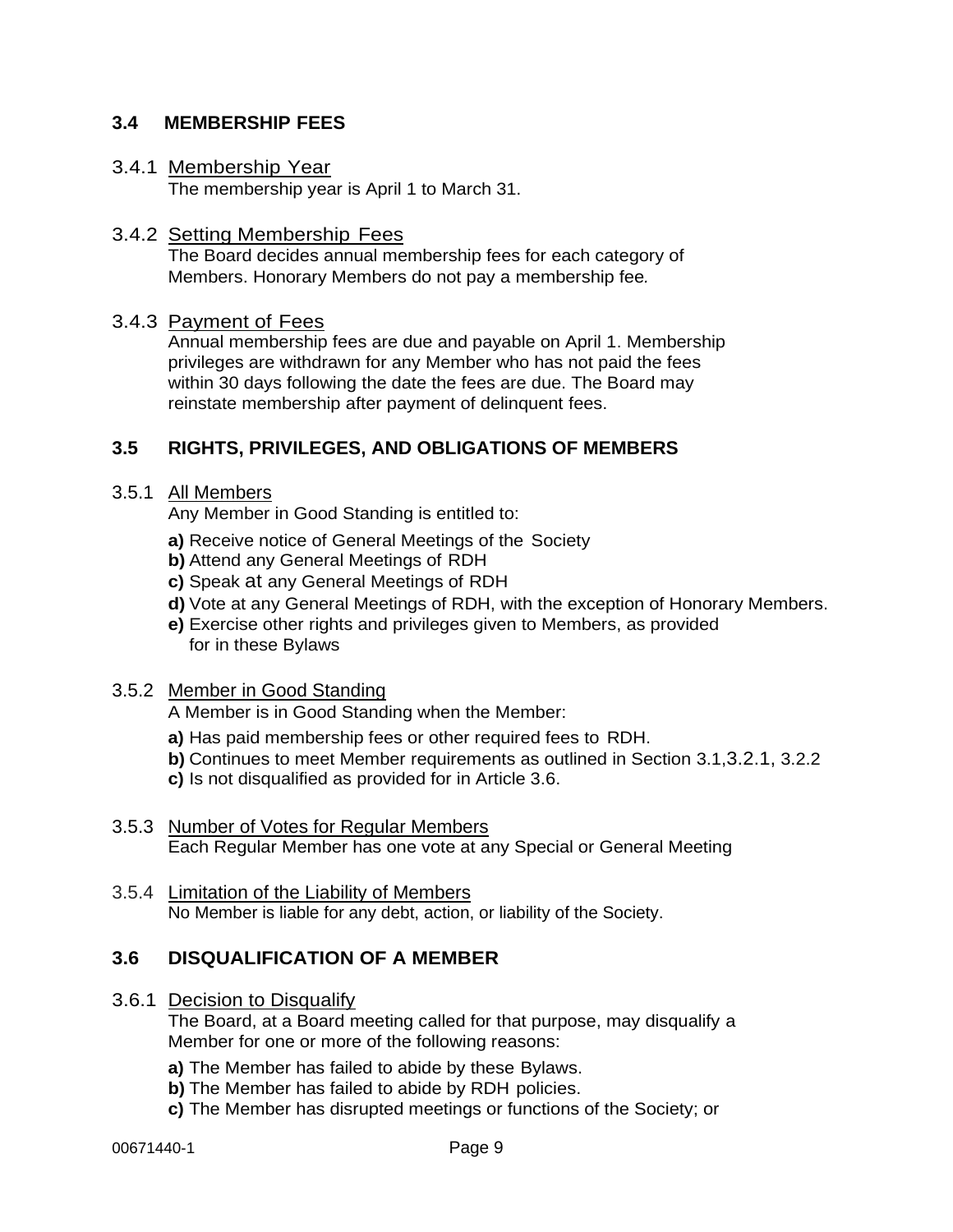- **d)** The Member has done anything judged by the Board to be harmful to the Society.
- <span id="page-10-0"></span>3.6.2 Categories of Disqualification

There are three categories of disqualification of a member that vary only in the duration of the disqualification:

- **a)** Level 1 the member may reapply for membership according to Article 3.0 after waiting one year from the date of disqualification
- **b)** Level 2 the member may be disqualified for not more than two consecutive Annual General Meetings
- **c)** Level 3 the membership is permanently disqualified, and the member can never be re-approved as a member

## <span id="page-10-1"></span>3.6.3 Notice to the Member

- **a)** At least one (1) month prior to the Board meeting, an Officer of RDH gives written notice to the Regular Member who is being considered.
- **b)** The written notice that states the reason for disqualification being considered:
	- i) Is sent to the last known address, as shown RDH records, of the Member by mail or courier that require the recipients' signatures or
	- ii) May be delivered in person by a member of the Board. If delivered in person, the Board member who delivered the notice will provide written confirmation of the delivery to the Secretary.
- **c)** In addition, all other Members receive written or electronic notice of the motion for disqualification of a Regular Member at least twentyone (21) days prior to the date of the Board meeting at which the Board considers the motion.
- **d)** A decision to disqualify a member requires a three-quarters (3/4) vote of the Board present at the meeting. This decision is final.

## <span id="page-10-2"></span>3.6.4 Decision of the Board

- **a)** The Member will have an opportunity to address the matter by appearing before, or submitting a statement in writing to, the Board.
	- i) The Member may represent him/herself at the RDH Board Meeting, OR
	- ii) Specify an Individual other than themselves, to represent them at the RDH Board meeting, OR
	- iii) Authorize another Individual, other than themselves, to submit a letter to the RDH Board on behalf their behalf.
- **b)** The Member being considered may accompany the Individual representing them.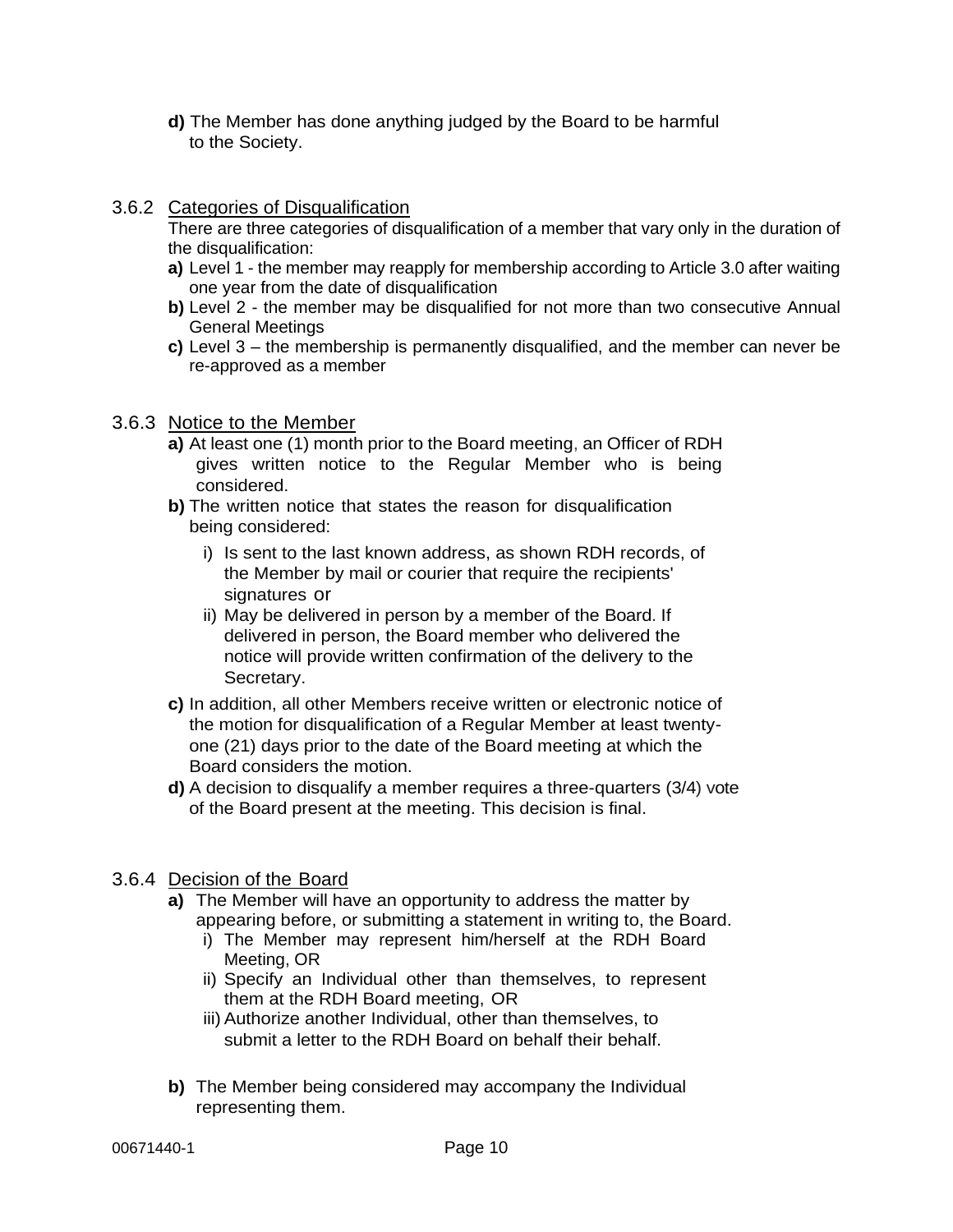- **c)** The Board determines how to deal with the matter. The Board may exclude the Individual representing the Member, and/or others who are in attendance at the meeting, from its discussion of the matter, including the deciding vote.
- **d)** Three-quarters (3/4) of the Directors present must approve the decision. The Board's decision is final.

## <span id="page-11-0"></span>**3.7 RESIGNATION**

#### <span id="page-11-1"></span>3.7.1 Resignation

Any Member may resign from the Society by emailing, sending or delivering a written notice to the RDH office. A resignation is effective on the date it is received by the RDH office, or on the date specified in the written resignation, whichever is the later date.

#### <span id="page-11-2"></span>3.7.2 Deemed Resignation

If a Member has not paid the annual membership fees within sixty (60) days following the date the fees are due, the Member is considered to have resigned.

#### <span id="page-11-3"></span>3.7.3 Death

The membership of an Individual who is a Regular Member, Lifetime or Honorary Member membership ends upon the death of the individual.

### <span id="page-11-4"></span>**3.8 TRANSFER OFMEMBERSHIP**

No right or privilege of any Member is transferable to another corporation or individual.

# <span id="page-11-5"></span>**ARTICLE 4.0 - MEETINGS OF THE SOCIETY**

## <span id="page-11-6"></span>**4.1 PROCEDURES FOR GENERAL MEETINGS**

General Meetings of the Society include, but are not limited to, the Annual General Meetings, General Meetings or Special Meetings. The Board may call General Meetings of the Regular Members at any time.

### <span id="page-11-7"></span>4.1.1 Notice of General Meetings

**a)** The RDH Office notifies every Member at least twenty-one (21) calendar days prior to an Annual General Meeting. Other General and Special Meetings require at least fourteen (14) calendar days' notice. Any notice of meeting is delivered personally, or sent to the Member by prepaid mail, facsimile, or electronic mail. The notice is sent to the last email address of the Member as shown in the records of the Society. Any Member entitled to receive a notice may waive this notice in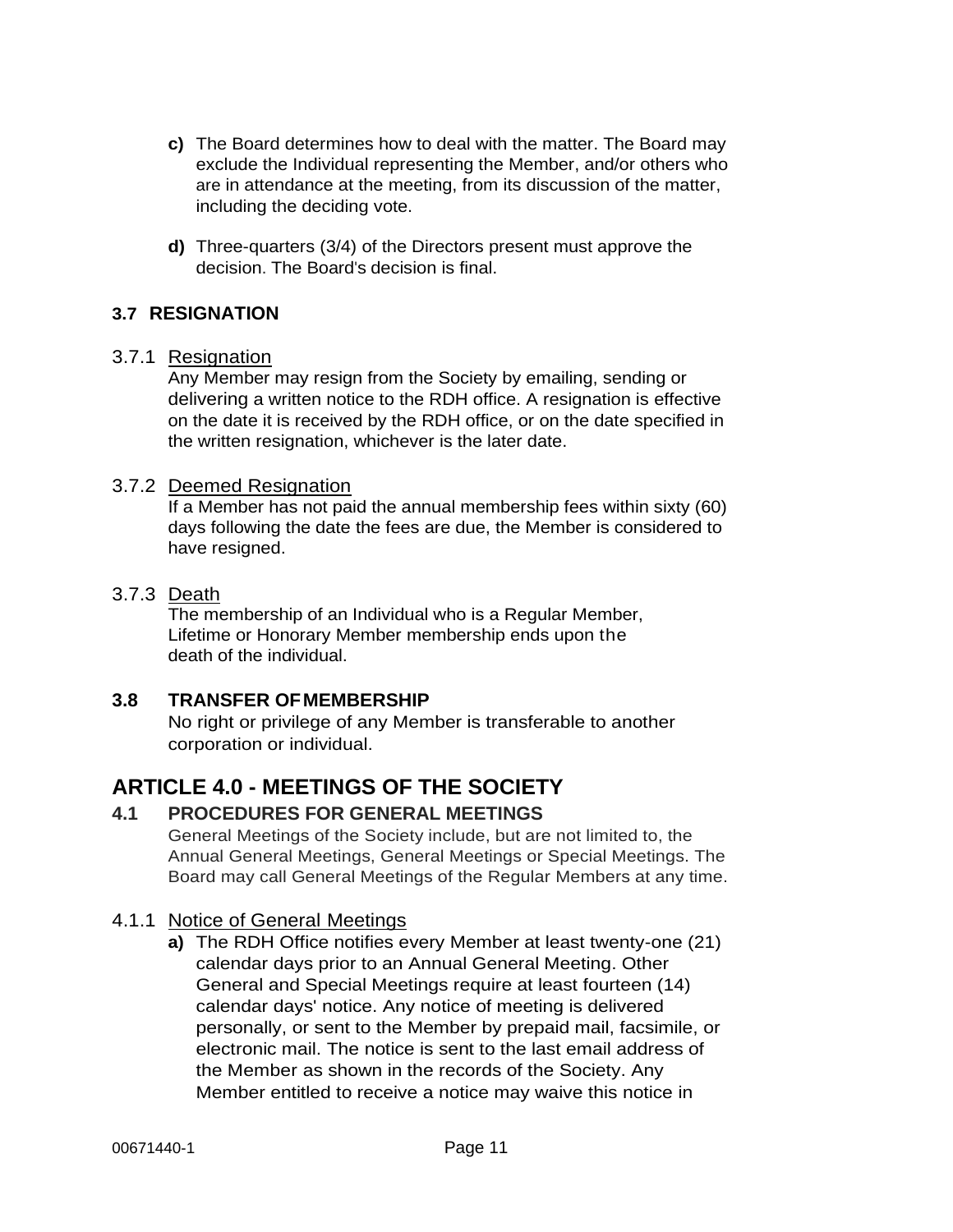writing.

**b)** The notice must state the date, time,location, and agenda of the General Meeting. The notice must include sufficient information about the business to be conducted to permit a Member to form a reasoned judgment on any decision.

### <span id="page-12-0"></span>4.1.2 Errors or Omissions in Giving Notice

No action taken at a General Meeting is invalid due to:

- **a)** Accidental omission to give notice to any individual Member
- **b)** Any individual Member not receiving notice
- **c)** An error in any notice that does not affect the meaning of the notice

#### <span id="page-12-1"></span>4.1.3 Attendance by the General Public

General Meetings, including the Annual General Meeting, are open to the general public. For Annual General Meetings and Special Meetings, any persons who are not Members may be asked to leave the meeting by a resolution of the majority of the Voting Members present at the meeting.

### <span id="page-12-2"></span>4.1.4 Presiding Officer

The Board Chair chairs every General Meeting of the Society. The Board Vice Chair chairs a General Meeting in the absence of the Board Chair. If neither the Board Chair nor the Board Vice Chair is present within one-half (1/2) hour after the set time for the General Meeting, the Voting Members present choose one (1) of the Directors present as chairperson.

## <span id="page-12-3"></span>4.1.5 Quorum

A quorum for any General or Special Meeting consists of a minimum of 50% of Board Members in Good Standing

#### <span id="page-12-4"></span>4.1.6 Failure to Reach Quorum

**a)** The chairperson of the General or Special Meeting adjourns the General Meeting if a quorum is not present within one-half (1/2) hour after the time set for the meeting.

### <span id="page-12-5"></span>4.1.7 Voting

- 4.1.7.1 Voting Eligibility Each Regular Member in Good Standing has one vote.
- 4.1.7.2 Voting Method **a)** A show of hands decides every vote at all General and Special Meetings.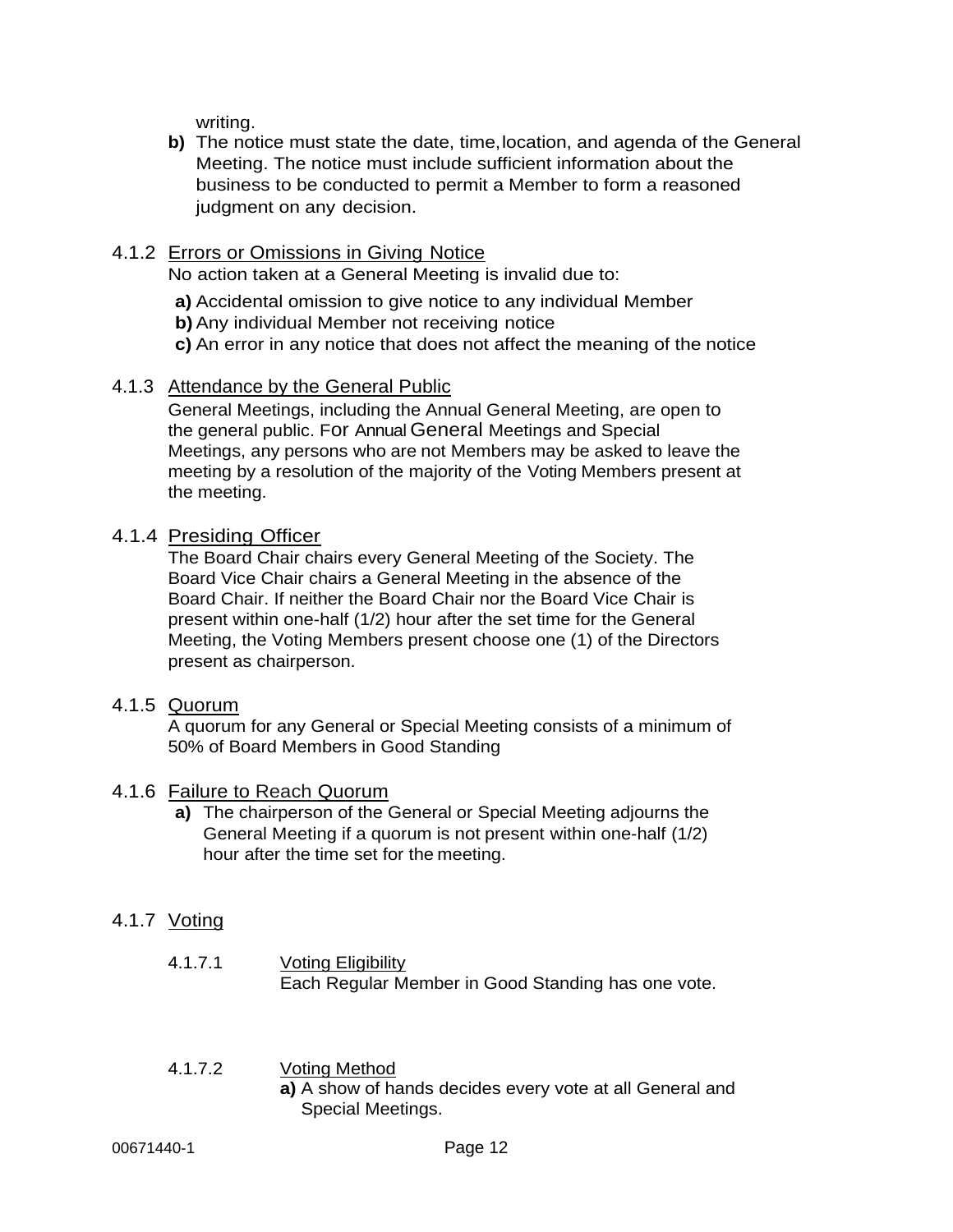- **b)** A ballot vote is used if at least five (5) Members eligible to vote request it.
- **c)** Voting Members may withdraw their request for a ballot.
- **d)** Electronic (E) Votes are accepted at all general and special meetings if the meeting is conducted in an electronic/video format.

#### 4.1.7.3 Decisions

- **a)** A majority of the votes of the Voting Members present decides each resolution, unless the resolution needing to be decided is a Special Resolution.
- **b)** The chairperson of the General Meeting declares a resolution either carried or lost. This statement is final and does not have to include the number of votes for and against the resolution
- **c)** The chairperson of the General Meeting decides any dispute on any vote, with the exception of the election of Directors, and this decision is final.
- **d)** Any Regular Member may contest, in writing, the election results of Directors. The Board establishes, in Policy, the appeal process for elections.

### 4.1.7.4 Tie Vote

In the case of a tie vote, the chairperson of the General Meeting calls for a ballot. In the case of a tie vote on a ballot, the chairperson of the General Meeting has a second or deciding vote

4.1.7.5 Proxy Vote A Regular Member in Good Standing can proxy in a voting delegate on their behalf. The Board establishes, in Policy, the proxy vote process

### <span id="page-13-0"></span>4.1.8 Adjournment

The chairperson of the General Meeting may adjourn the General Meeting with the consent of the majority of Voting Members present at the meeting. The adjourned General Meeting may be rescheduled and conducts only the unfinished business from the initial meeting. No notice is necessary if the General Meeting is adjourned for less than thirty (30) calendar days. RDH must give notice when a General Meeting is adjourned for thirty (30) calendar days or more. Notice is the same as for any General Meeting, as provided for in Article 4.1.1.

### <span id="page-13-1"></span>4.1.9 Written Resolution of all Voting Members

All Voting Members may agree to and sign a resolution. This written resolution requires unanimous support. Where there is unanimous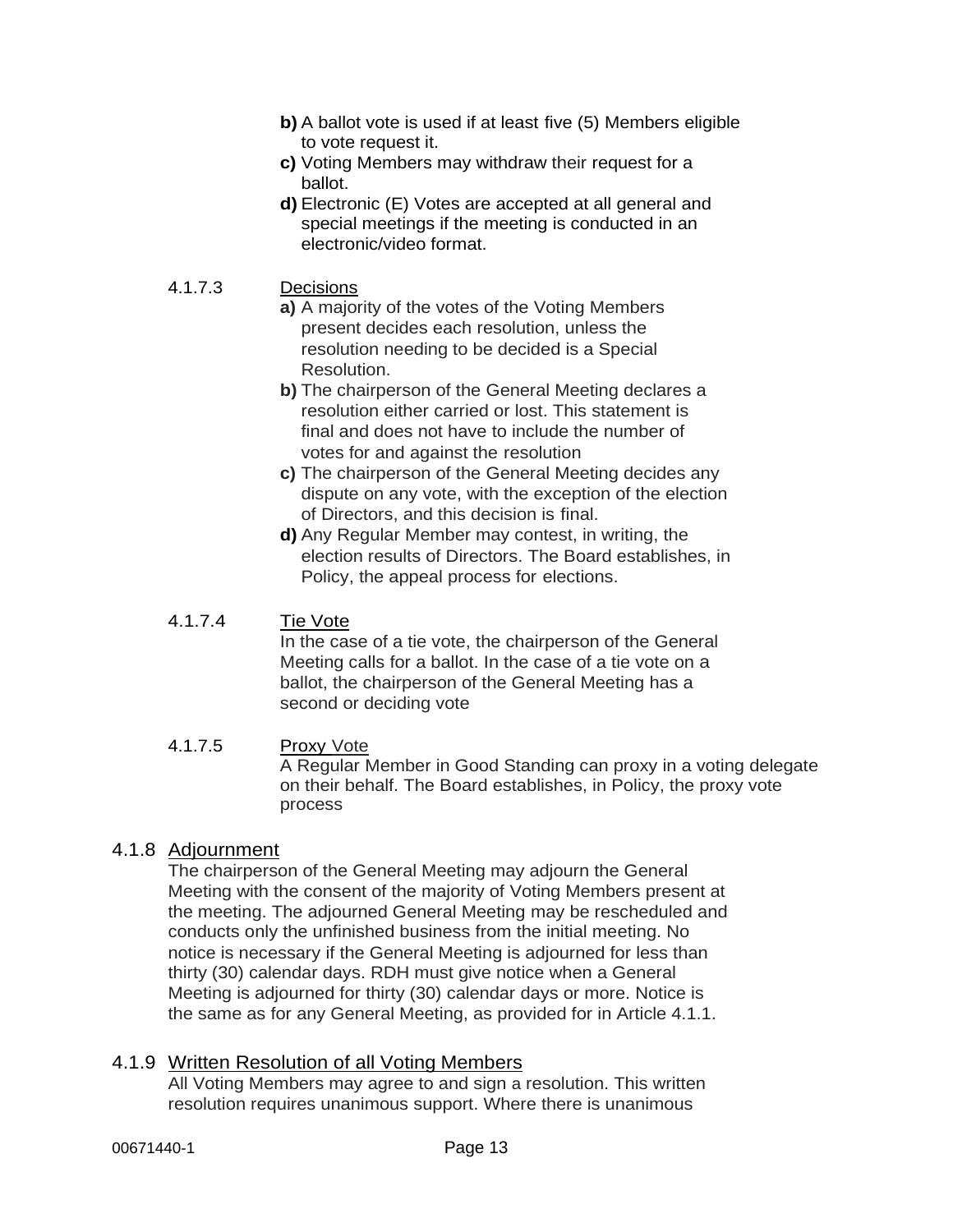written support, this resolution is as valid as one passed at a General Meeting. It is not necessary to give notice or to call a General Meeting. The date on the resolution is the date it is passed.

## <span id="page-14-0"></span>**4.2 ANNUAL GENERAL MEETING**

## <span id="page-14-1"></span>4.2.1 Time and Location

The Board calls the Annual General Meeting within six (6) months of the fiscal year end, as provided for in Article 6.2.1. The Board sets the date, time, and location in Red Deer Alberta or within a radius of 35 km.

### <span id="page-14-2"></span>4.2.2 Submitting Resolutions for the Annual General Meeting

- **a)** Any Regular Member may submit a resolution to be put on the agenda of the Annual General Meeting by submitting a written request, by mail or an electronic document, to the Board.
- **b)** This written request must include the signature of the Regular Member, as well as, the signature of another Regular Member who is seconding the request.
- **c)** This request must also contain background information about the resolution.
- **d)** The Regular Member must submit the request to the Board Chair through the RDH Office. The Board Chair must receive the request at least five (5) weeks prior to the Annual General Meeting.

## <span id="page-14-3"></span>4.2.3 Agenda for the Annual General Meeting

- **a)** The business of the Annual General Meeting includes:
	- i) Adopting the agenda
	- ii) Adopting the minutes of the last Annual General Meeting
	- iii) Reviewing both the Treasurer's Report and the Auditor's report
	- iv) Receiving the Chair's report
	- v) Electing Directors to the Board.
	- vi) Appointing qualified auditors for the following year
	- vii) Considering matters specified in the Meeting notice
- **b)** The order of business at the meeting is at the discretion of the chairperson of the Annual General, Meeting as long as business and reports relating to the previous fiscal year precede the election of the Directors and the appointment of the auditors.
- **c)** No vote may be taken on matters that are not included in the Meeting notice.

## <span id="page-14-4"></span>**4.3 SPECIAL MEETINGS**

<span id="page-14-5"></span>4.3.1 Calling of a Special Meeting A Special Meeting of Members may be called at any time: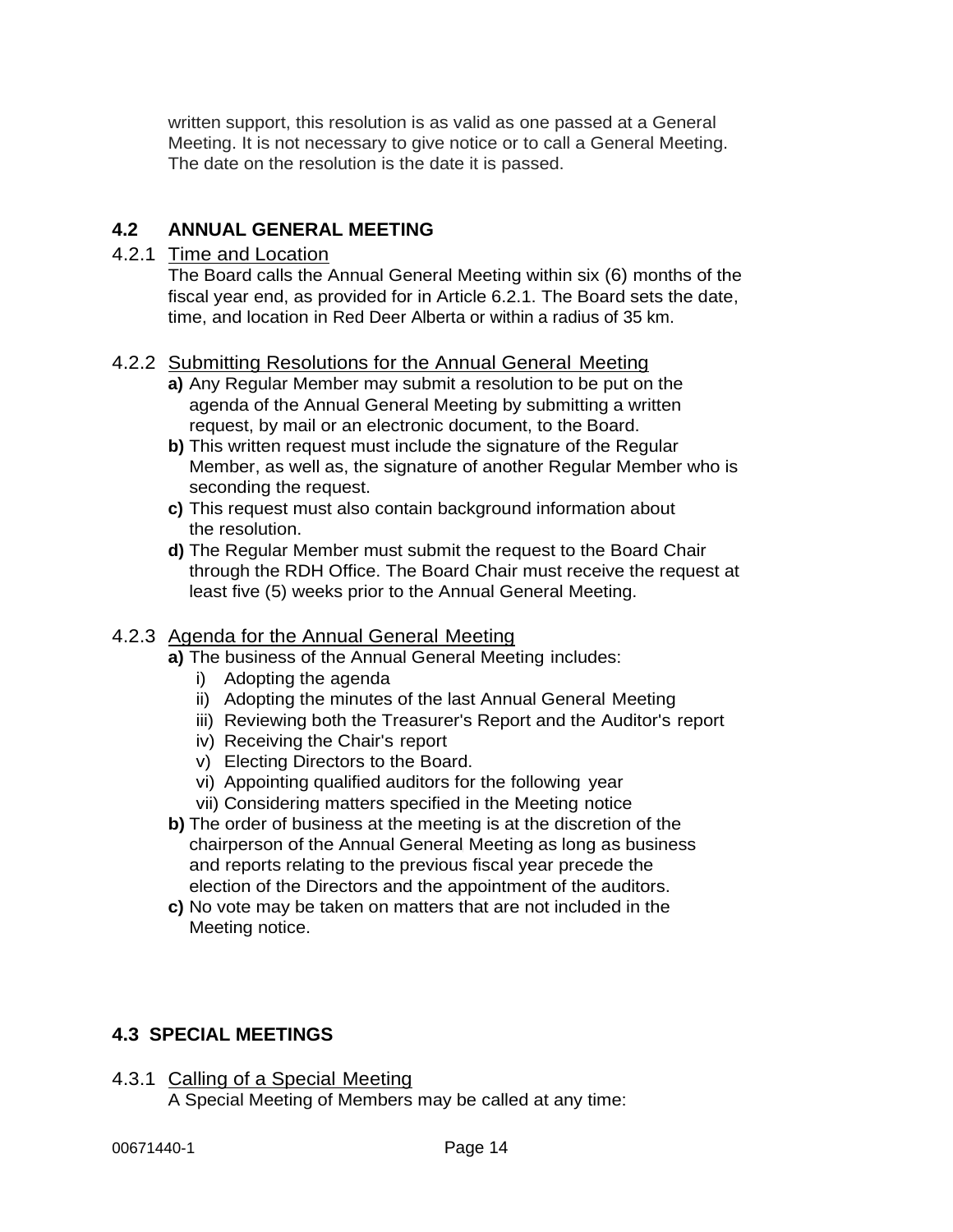- **a)** By the Board with a resolution at a Board meeting. This requires the approval of the majority of the Directors and at least three-quarters (3/4) of the Directors present and voting at the meeting; or by a written unanimous resolution of all of the Directors as provided for in Article 5.1.8.5. The request must state the reason for the Special Meeting and the resolution(s) intended to be submitted at this Special Meeting; or
- **b)** By a written request to the Board that is signed by at least one-third (1/3) of the Regular Members in good standing. The request must state the reason for the Special Meeting and the resolution(s) intended to be submitted at this Special Meeting. Upon receiving the written request, the Board calls the Special Meeting as provided for in Article 4.1.1.

### <span id="page-15-0"></span>4.3.2 Time and Location

The Board establishes the date, time, and location within Alberta of the Special General Meeting. If a location is not established, the Special Meeting is held at the RDH Office.

### <span id="page-15-1"></span>4.3.3 Agenda for a Special Meeting

- **a)** Only the matter set out in the notice for the Special Meeting is decided at this meeting.
- **b)** Other matters may be considered at a Special Meeting. Additions to the agenda require approval by two-thirds (2/3) of all Voting Members present at the Special Meeting.
- **c)** Any items added to the agenda that were not included in the notice for the Special Meeting may be considered. To be decided, these items must receive unanimous approval from both the Voting Members present at the Special Meeting, and all eligible Voting Members not in attendance at the meeting. Eligible Voting Members not in attendance at the meeting must provide written approval within twenty-one (21) calendar days.

## <span id="page-15-2"></span>**4.4 Member Meetings by Electronic Conference**

A Member may participate in a meeting of Members by means of an electronic or other communication device that permits all participants to communicate adequately with each other during the meeting. Any person participating by electronic conference is deemed to be present at that meeting. Any security, confidentiality or other considerations, including whether an electronic meeting is warranted and the conduct of that a meeting, shall be at the sole determination of the Board from time to time.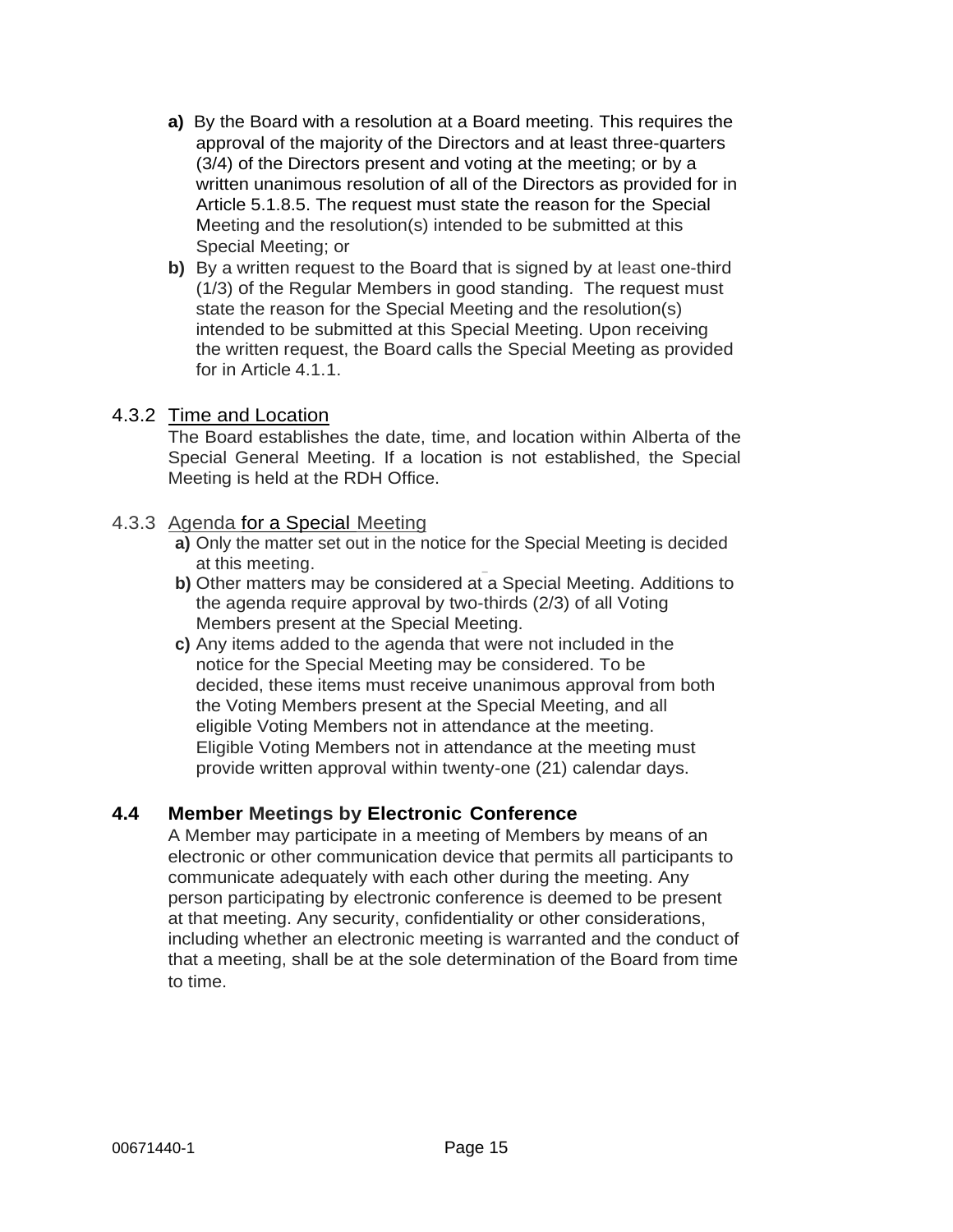# <span id="page-16-0"></span>**ARTICLE 5.0 – GOVERNANCE**

## <span id="page-16-1"></span>**5.1 THE BOARD OF DIRECTORS**

- <span id="page-16-2"></span>5.1.1 Governance and Management of the Society
	- **a)** The Board governs the affairs of the Society
	- **b)** The Board hires the Executive Director to carry out the management of RDH on behalf of the Society

#### <span id="page-16-3"></span>5.1.2 Board Members

- **a)** Must sign the Confidentiality Agreement
- **b**) Submit a criminal record check depending on the legislation at the time
- **c)** Other documents as required in Policy from time to time

#### <span id="page-16-4"></span>5.1.3 Powers and Duties of the Board The Board has the powers available to it under the Societies Act

- <span id="page-16-5"></span>5.1.4 Composition of the RDH Board and Qualifications of its Directors
	- 5.1.4.1 The Board of Directors of RDH consists of the Chair and minimum of eight (8) and maximum of eleven (11) other Directors
	- 5.1.4.2 If RDH is unable to recruit Directors as required by this Article 5.1.4 any unfilled position remains vacant until a qualified candidate is located at which point the Board may fill the vacancy for the unexpired term.
	- 5.1.4.3 All Directors, either upon election or upon appointment, and while in office, must meet the following qualifications:
		- **a)** Must be at least eighteen (18) years old
		- **b)** Must be a Regular Member in Good Standing
		- **c)** Must reside in the province of Alberta
	- 5.1.4.4 Employees of RDH cannot be Directors of the Society.

#### <span id="page-16-6"></span>5.1.5 Nominations

The Board must seek nominations by designated category and position as provided for in Articles 5.1.4. The Board must receive all nominations for election to the Board no later than fourteen (14) calendar days prior to the Annual General Meeting. Any Member may submit a nomination, as long as prior consent is obtained from the nominee. The Board reviews all submissions to ensure that the nominees meet the criteria, as provided for in Articles 5.1.4 and meet the skill and diversity needs of the Board. The Board prepares a list of nominees to present to the Members at the Annual General Meeting.

### <span id="page-16-7"></span>5.1.6 Election and Terms of Directors

#### 5.1.6.1 Directors

Directors are elected or appointed to the Board for a three (3) year term until their successors are elected or appointed as follows:

- **a)** Directors are elected by Voting Members at the Annual General Meeting. Directors terms of office are from the date of the Annual General Meeting at which they are elected until the third following Annual General Meeting.
- **b)** The Board establishes, in Policy, the rotation of the election of Directors in order to maintain the composition of the Board as provided for in Article 5.1.4 and 5.1.5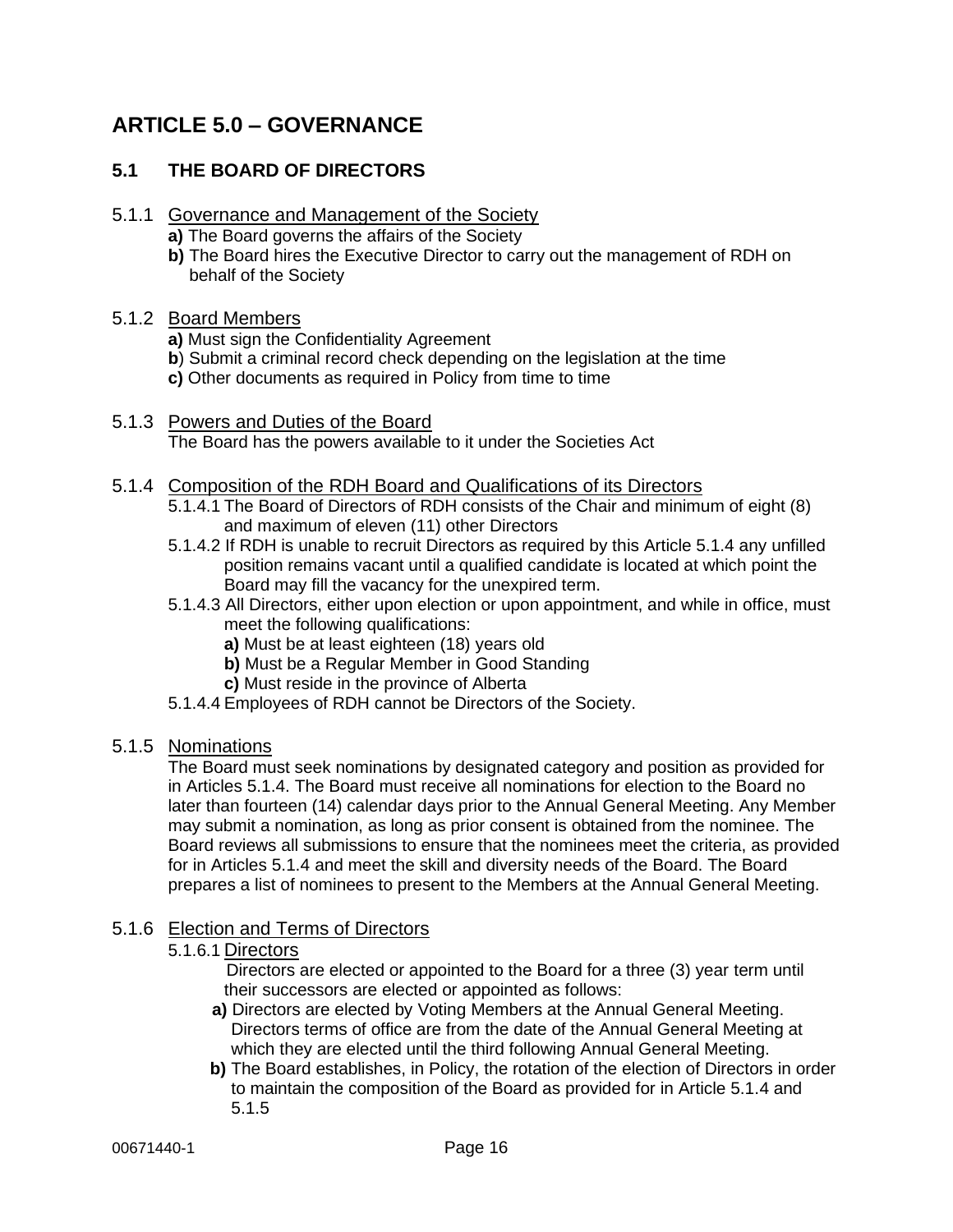- **c)** Voting Members may elect any Director for a maximum of two (2) consecutive terms. If any Director has served two (2) consecutive terms, the Director may not stand for election until two (2) years following the end of the Directors' second term.
- **d)** Any Director elected or appointed to fill a vacancy on the Board, as provided for in Article 5.1.7 holds office for the remainder of the term of the vacancy and is eligible for two (2) additional consecutive terms.

#### <span id="page-17-0"></span>5.1.7 Vacancies

#### Failure to Qualify as Director

Any Director automatically vacates the position of Director when that individual:

- **a)** Vacates the position of a Regular Member for any reason, or
- **b)** Ceases to be a Regular Member for any reason, or
- **c)** No longer resides in the province of Alberta.
- 5.1.7.1 Resignation

A Director, including all Officers, may resign from office by giving notice in writing to the Secretary of the Board. The resignation is effective on the date it is received by the Secretary, or on the date specified in the written resignation, whichever date is later.

#### 5.1.7.2 Removal

- **a)** Board members may remove any Director before the end of that Director's term. This is done by a Special Meeting called for this purpose. The Board Members may, by Special Resolution of Members as outlined in 2.1.20, remove a Director for any cause that is deemed advisable in the interests of the Society. This decision is final.
- **b)** A Director is automatically removed if absent from three (3) regular Board Meetings in a twelve (12) month period following the Annual General Meeting without approval form the Chair, and when the Board by resolution has requested that Director's removal.
- **c)** The Board may adopt a Code of Conduct that all Directors must agree to abide by and sign. The Board may require any Director who does not follow the Code of Conduct to resign from office.

## 5.1.7.3 Death

A vacancy occurs immediately upon the death of a Director.

#### 5.1.7.4 Other Disqualifications

The Board may remove any Director who:

- **a)** is an assisted person and has a co-decision-making person appointed for them by court order for guardianship or trusteeship under the Adult Guardianship and Trusteeship Act
- **b)** Is a formal patient as defined in the Mental Health Act;
- **c)** Is the subject of an order under the Mentally Incapacitated Persons Act appointing a committee of the person or estate or both;
- **d)** Has been found to be a person of unsound mind by a court elsewhere in Alberta;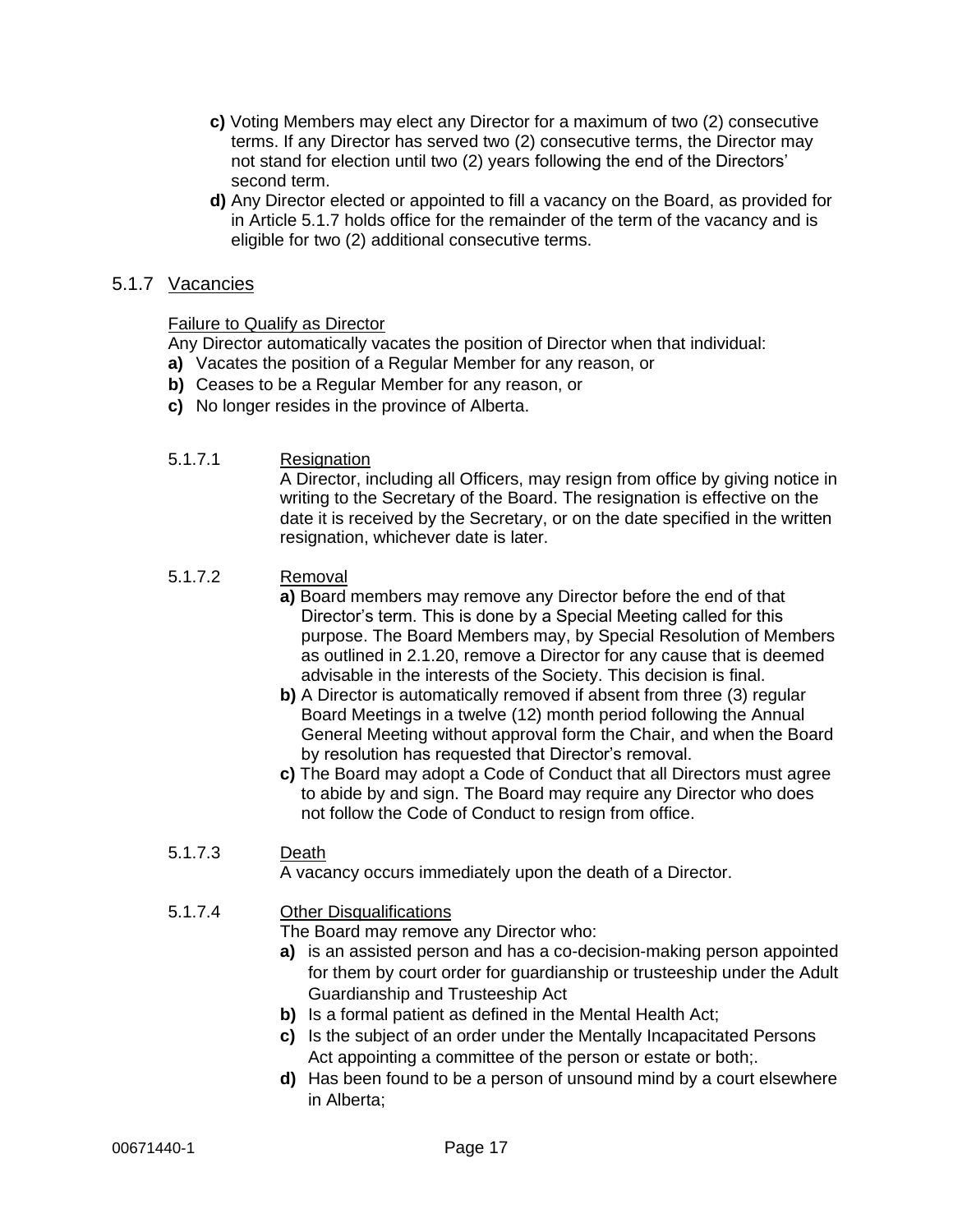- **e)** Has the current status of bankruptcy; or
- **f)** Has a related criminal offense.

#### <span id="page-18-0"></span>**5.1.8 Filling Vacancies**

- 5.1.8.1 Vacancies Caused by Director No Longer Qualifying, or by Removal Resignation or Death (Article 5.1.7)
	- **a)** As long as there is a quorum of Directors, the Board may appoint a Regular Member in Good Standing to fill the remainder of the term of that vacancy on the Board, or the Board may appoint a Director to fill the remainder of the term for that vacancy on the Board.
	- **b)** The Board must fill the positions with an individual who has the required expertise to hold the same position as the vacated Director.
	- **c)** If there is not a quorum of Directors, the remaining Directors, will call a Special Meeting. At this Special Meeting, any Regular Member in Good Standing may fill the vacancy by majority vote. If there are no remaining Directors, any Regular Member in Good Standing may call a Special Meeting.
	- **d)** If the Vacancy is not filled as provided for in 5.1.8.1 and 5.1.8.2, the vacancy is filled at the next Annual General Meeting for the remainder of the term of the vacated position.
- 5.1.8.2 Vacancies Caused by Bylaw Amendments If, at any time, the Society amends these Bylaws to change to composition of Directors, the vacancy or vacancies are filled as provided for in Articles 5.1.7.1. In order to maintain rotating Director terms a register of directors and the terms of each will be maintained and monitored by the Board from time to time

#### <span id="page-18-1"></span>**5.1.9 Meetings of the Board**

- 5.1.9.1 Number of Meetings The Board holds a minimum of six (6) meetings within each calendar year, distributed evenly throughout the year.
- 5.1.9.2 Notice of Meetings
	- **a)** The Board determines dates, times, and locations for regular Board meetings. Before the next regular Board meeting, each Director receives a schedule of these meetings. No further notice is required for any regular Board meeting.
	- **b)** The Chair may call additional Board meetings. The Chair also calls a meeting if any two (2) Directors make a request in writing and state the business for the meeting.
	- **c)** Ten (10) business days' notice for additional Board meetings is given to each Director, by mail, telephone, fax, email or courier. Directors may waive formal notice of a Board meeting.
	- **d)** Errors or accidental omissions in giving notice of any Board meeting do not invalidate the meeting, or any business transacted at the meeting.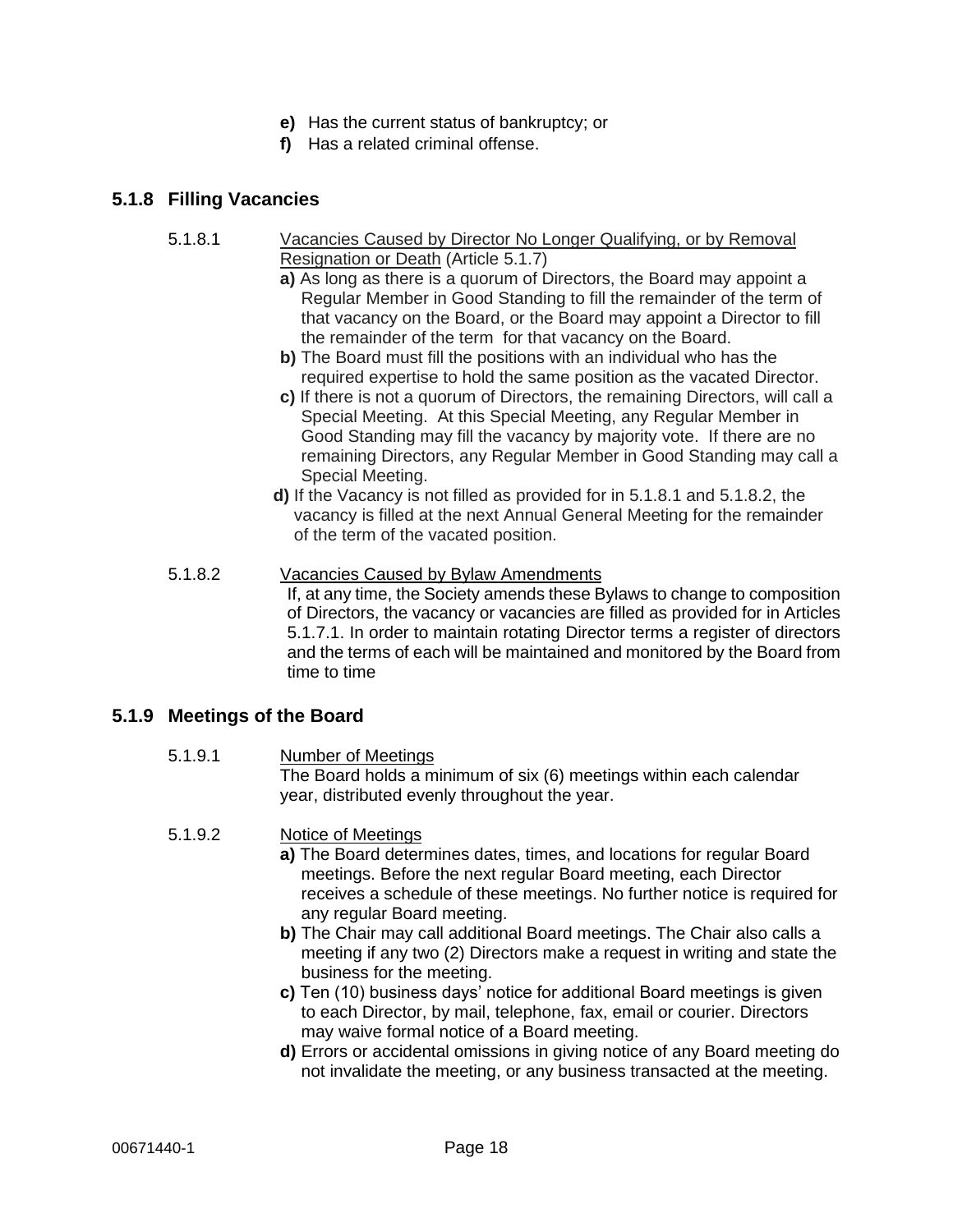- 5.1.9.3 Quorum **a)** A quorum for Board meetings is 50% or more of the Directors. A
	- quorum is necessary for the transaction of business at a Board meeting.
	- **b)** The Board may conduct no business of the Society without a quorum.

#### 5.1.9.4 Voting at a Board Meeting

- **a)** Each Director has one (1) vote. Business arising at any Board meeting is decided by a majority of votes. The Chair may only vote in the case of a tie vote.
- **b)** All votes cast at any Board meeting are taken by a show of hands, unless any Director in attendance requests a ballot.
- **c)** Irregularities or errors done in good faith do not invalidate business conducted at any Board meeting.

#### 5.1.9.5 Written Resolutions

All Directors may agree to and sign a resolution. Where there is unanimous written support, this resolution is a valid as one passed at any Board meeting. It is not necessary to give notice or to call a Board meeting. The date on the resolution is the date it is passed.

### 5.1.9.6 Telephone or Electronic Participation

A Director or Officer may participate in a meeting of Members by means of telephone, electronic or other communication device that permits all participants to communicate adequately with each other during the meeting. Any person participating by electronic conference is deemed to be present at that meeting. Any security, confidentiality or other considerations, including whether an electronic meeting is warranted, and the conduct of that meeting shall be at the sole determination of the Board from time to time.

## <span id="page-19-0"></span>**5.2 OFFICERS**

The Officers of the Society are the:

- **a)** Chair
- **b)** Vice Chair
- **c)** Secretary
- **d)** Treasurer

### <span id="page-19-1"></span>5.2.1 **Election of Officers**

The Officers shall be elected by a majority vote of a quorum of the Directors at the first meeting of the Board following each AGM.

- **a)** A vacancy in an Officer's position may be filled by the Board, by majority vote, at any meeting of the Board
- **b)** The term for Officers shall be from their election until they resign, complete their term as a Director or are replaced which replacement is normally to occur at the first meeting of the Board following the AGM.
- **c)** An Officer may not be elected for more than four (4) consecutive one-year terms in one position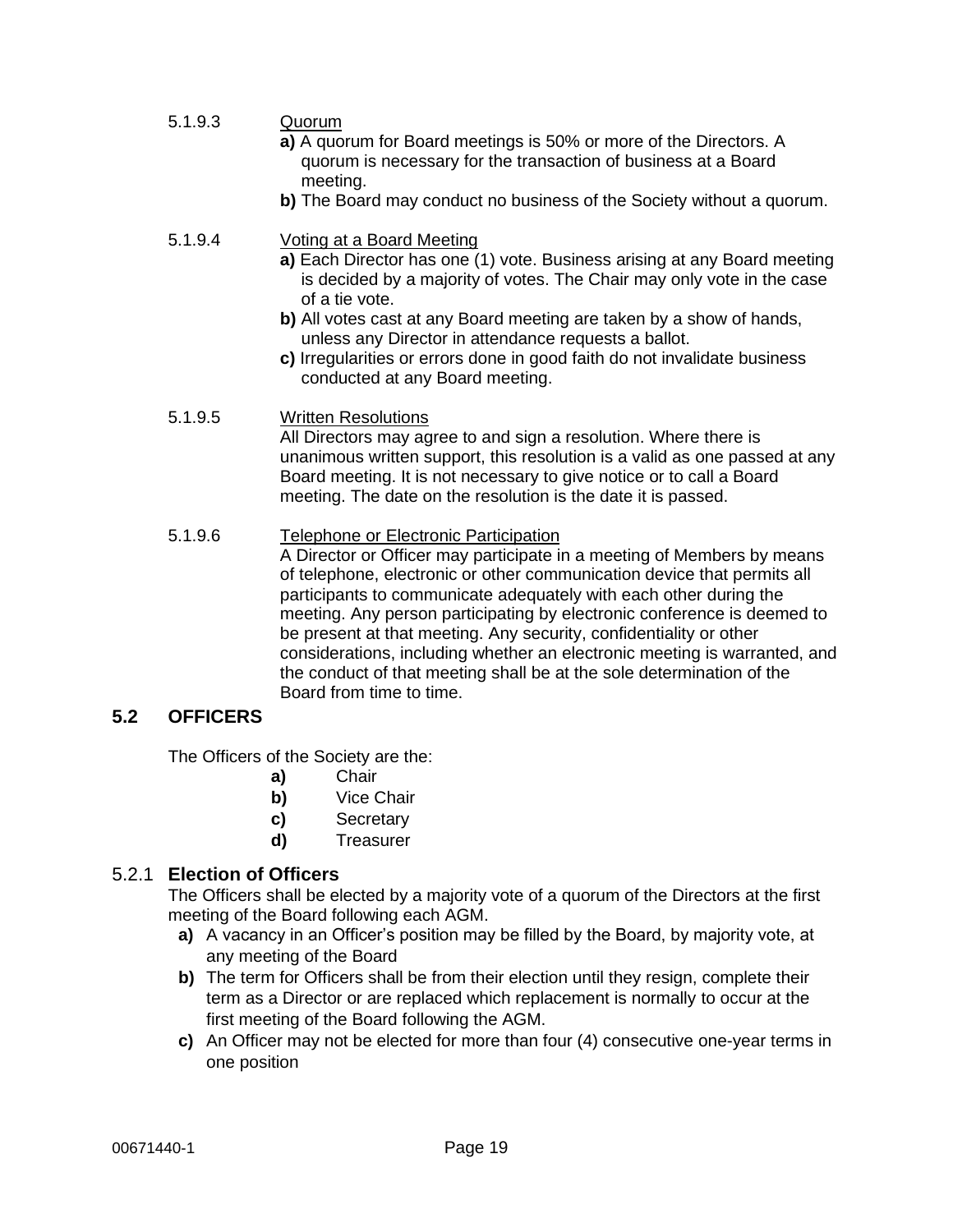## <span id="page-20-0"></span>5.2.2 Duties of Officers

Officers have all the powers to perform all of the duties required by their offices, and any other powers and duties that the Board may assign. Officers with signing authority as provided for in Article 6.4.1 sign all contracts, documents, bylaws, or other written instruments that require their signatures. The Specific duties of the Officers are listed in Articles 5.2.3, 5.2.4, 5.2.5 and 5.2.6

#### <span id="page-20-1"></span>5.2.3 The Chair

- **a)** Provides leadership and promotes public awareness
- **b)** Coordinates and supervises the affairs of the Board
- **c)** Chairs all General Meetings and Board meetings
- **d)** Is a non-voting member of all Board committees
- **e)** Prepares, with the Executive Director, agendas for Board meetings
- **f)** Acts as the spokesperson for RDH

#### <span id="page-20-2"></span>5.2.4 The Vice Chair

- **a)** Chairs meetings in the absence of the Chair
- **b)** Has all of the powers and performs all of the duties of the Chair in the absence, inability or refusal to act of the Chair
- **c)** Assists the Chair in coordinating the affairs of the Society
- **d)** Replaces the Chair at various functions when asked to do so by the Chair of the Board.

#### <span id="page-20-3"></span>5.2.5 The Secretary

- **a)** Ensures that accurate minutes are kept of all General and Special Meetings and Board Meetings
- **b)** Ensures that an accurate and up to date Register of Members is kept. This register includes a record of all Members, their proxies, addresses and other pertinent information
- **c)** Ensures that all notices of various meetings, minutes, and other communications are send as required
- **d)** Ensures the safekeeping of the Seal of the Society, the minute books, and all books, papers, records, correspondence, contracts, and other documents of the Society

#### <span id="page-20-4"></span>5.2.6 The Treasurer

- **a)** Ensures the care and custody of all the funds and securities of the Society
- **b)** Ensures that all monies paid to the Society are deposited in a financial institution approved by the Board
- **c)** Ensures that a detailed account of revenues and expenditures is presented to the Board as requested
- **d)** Ensures that an annual budget is presented to the Board for approval
- **e)** Ensures that an audited statement of the financial position of the Society is prepared and presented to the Members at the Annual General Meeting

#### <span id="page-20-5"></span>5.2.7 Delegation of Officer Duties

In the case of the absence or inability or refusal to act, of any officer or for any other reason that the Board considers sufficient, the Board may delegate any or all of the powers of that Officer to another Officer or to any Director.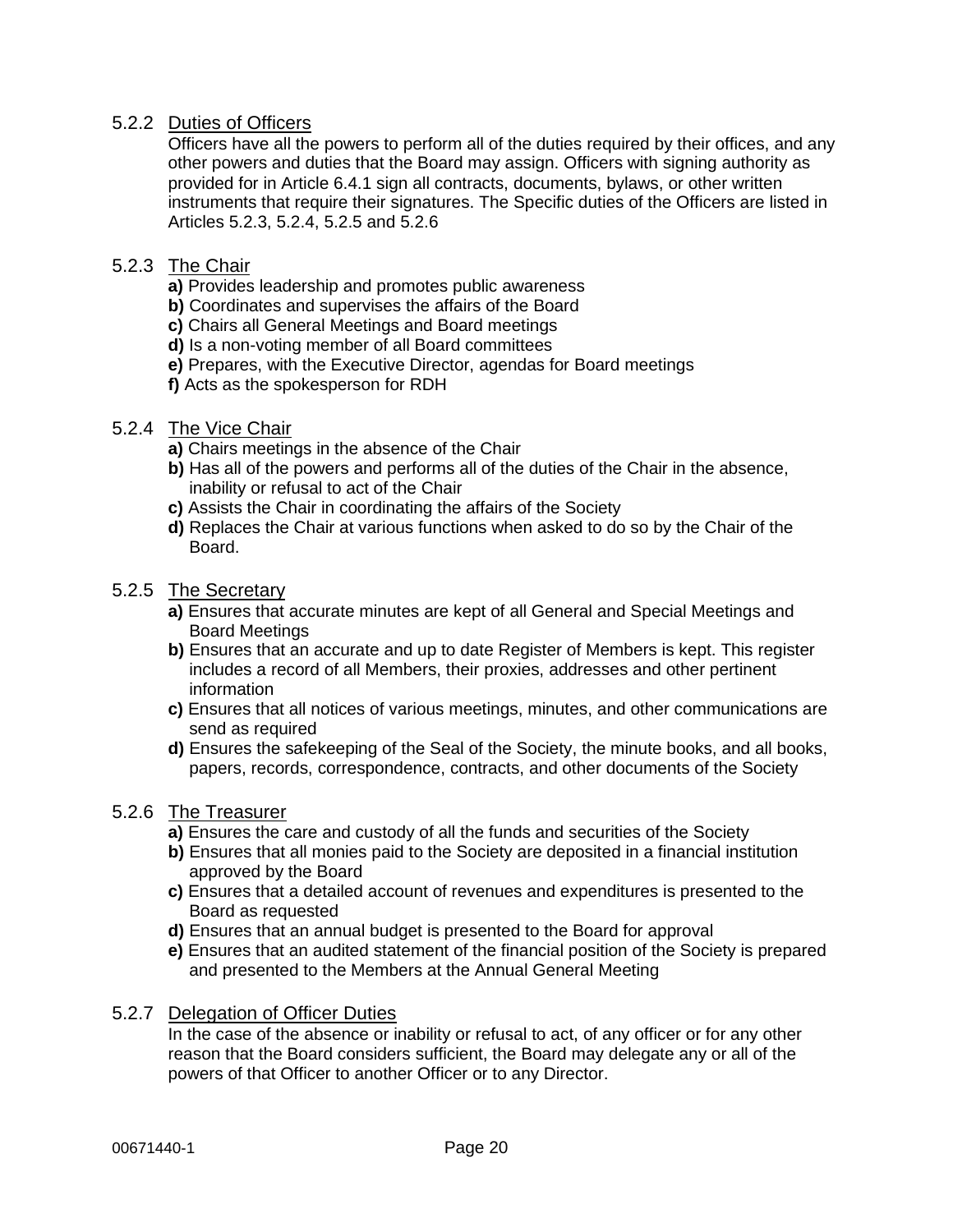### <span id="page-21-0"></span>5.2.8 Vacancies of Officers

- **a)** Each Officer continues in office until:
	- i) The Officer's resignation by written notice is delivered to the Secretary of the Society. This resignation is effective on the date it is received by the Secretary or on the date specified in the written resignation, whichever date is later.
	- ii) The election of a successor Officer
	- iii) The Officer's removal by resolution of the Board
	- iv) The removal by members at a special meeting called for that purpose
	- v) The Officer no longer meets the qualifications as provided for in Article 5.1.4.5 or ceases to be a regular member
	- vi) The Officer's inability to complete the term due to mental or physical reasons or
	- vii) The Officer's death
- **b)** The Board by resolution may fill any vacant Officer position of the Society

## <span id="page-21-1"></span>**5.3 BOARD COMMITTEES**

#### <span id="page-21-2"></span>5.3.1 Establishing Committees

- **a)** The Board may establish any standing and/or ad hoc committees it deems necessary to advise the Board. Ad hoc committees are established for a specific task, and for a designated length of time. These committees are dissolved when the task is completed.
- **b)** The Board approves terms of reference for each committee. The Board may delegate to these committees any powers subject to the restrictions in these Bylaws or any resolution passed by the Board
- **c)** The Board may, by resolution, dissolve any committee

#### <span id="page-21-3"></span>5.3.2 Powers of Committees

No committee has the power to act for or on behalf of the Society or to commit or bind RDH to any course of action. Committees have the power only to make recommendations to the Board, or to the Members as directed by the Board.

# <span id="page-21-4"></span>**ARTICLE 6.0 - FINANCE AND OTHER MANAGEMENT MATTERS**

### <span id="page-21-5"></span>**6.1 THE REGISTERED OFFICE**

The Registered Office of the Society is located in Red Deer, Alberta. Another place within the province of Alberta may be established at the Annual General Meeting or by resolution of the Board.

## <span id="page-21-6"></span>**6.2 FINANCE AND AUDITING**

### <span id="page-21-7"></span>6.2.1 Fiscal Year

The fiscal year of the Society ends on March 31 of each year.

### <span id="page-21-8"></span>6.2.2 Annual Audit

There must be an audit of the books, accounts, and records of the Society at least once each fiscal year. An accountant, who is qualified by being a member in good standing in a professional organization, and appointed at each Annual General Meeting, must complete this audit. At each Annual General Meeting, the auditor submits a complete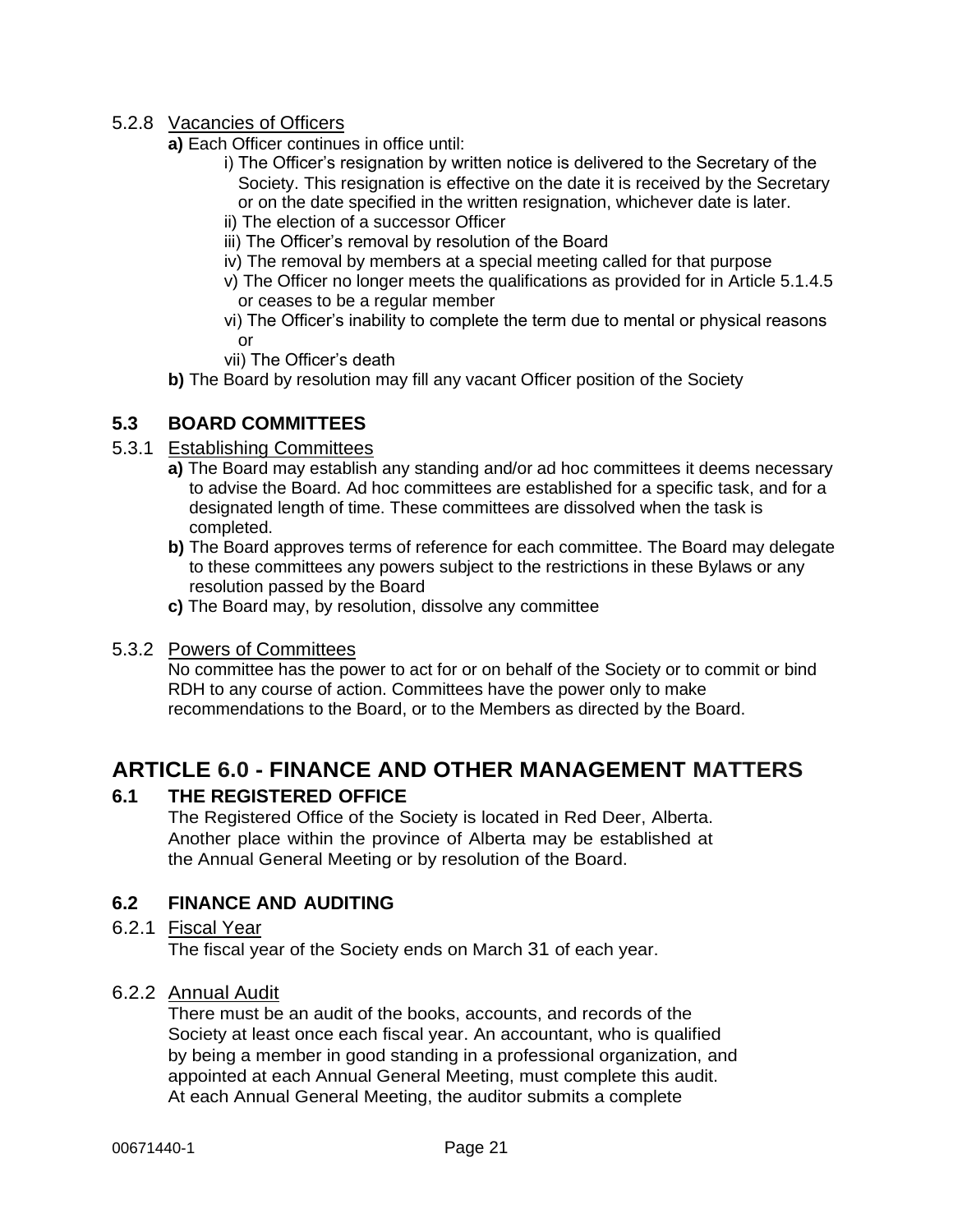statement of the standing of the books for the previous fiscal year.

## <span id="page-22-0"></span>**6.3 SEAL OF THE SOCIETY**

The Board may adopt a seal as the corporate Seal of the Society. The Office of the Corporation has custody of the seal. The Seal is affixed to documents authorized by the Board. Only those Signing Officers authorized by the Board can use the Seal of the Society. If the Board has not designated any Officers, the Chair, Secretary or Executive Director, if designated, may use the Seal.

## <span id="page-22-1"></span>**6.4 CHEQUES, CONTRACTS, SECURITIES, AND OTHER FINANCIAL INSTRUMENTS**

### <span id="page-22-2"></span>6.4.1 Signing Authority for Cheques and Contracts

- **a)** Cheques, contracts, and other documents that require the signature of the Society may be signed by any two (2) of the following:
	- i) Chair
	- ii) Vice Chair
	- iii) Secretary
	- iv) Treasurer
	- v) Executive Director
- **b)** The Board, in Policy, may authorize employees to sign cheques up to specific limits and sign certain contracts.

### <span id="page-22-3"></span>6.4.2 Securities and Other Financial Instruments

All signing authorities are authorized, according to RDH policy, to sign or endorse securities or other financial instruments held by the society.

### <span id="page-22-4"></span>**6.5 KEEPING AND INSPECTION OF THE BOOKS AND RECORDS OF THE SOCIETY**

#### <span id="page-22-5"></span>6.5.1 Minute Books

The originals of the minute books of all the General Meetings, Board meetings, and Board committee meetings are kept at the RDH Office.

### <span id="page-22-6"></span>6.5.2 Books and Records

The Board keeps and files all necessary books and records of the Society as required by these Bylaws, Board policy, or any other statute or laws. These books and records are kept at the RDH Office.

#### <span id="page-22-7"></span>6.5.3 Inspection of the Books or Records

A Member wishing to inspect the books or records of the Society must give reasonable notice to the Chair or Secretary of the Society of the Member's intention to do so. Unless otherwise permitted by the Board, this inspection takes place only at the RDH Office during normal business hours. The Board may designate certain records as confidential, and not open them for inspection by Members.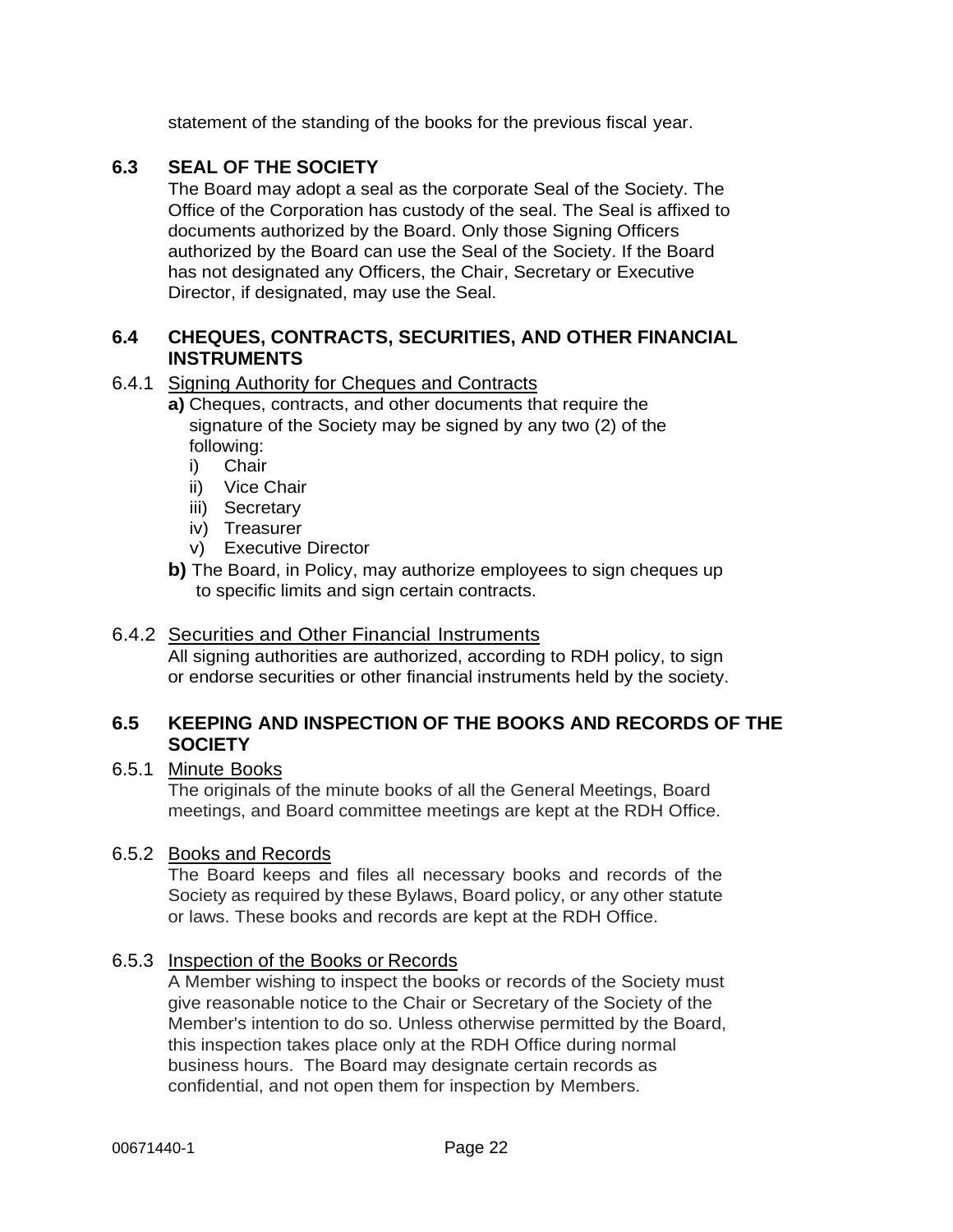## <span id="page-23-0"></span>**6.6 BORROWING POWERS**

#### <span id="page-23-1"></span>6.6.1 Borrowing

The Board is authorized to borrow and raise money on behalf of RDH by a resolution of the board.

## <span id="page-23-2"></span>6.6.2 Debentures

The Society may issue debentures only with the approval of a Special Resolution of Members.

## <span id="page-23-3"></span>**6.7 PAYMENTS**

#### <span id="page-23-4"></span>6.7.1 Payments for Service

No Member, Director, or Officer of RDH receives any payment for their services as a Member, Director, or Officer.

## <span id="page-23-5"></span>6.7.2 Expenses

The Board may approve reimbursement of reasonable expenses incurred while Directors are carrying out duties of the Society.

### <span id="page-23-6"></span>**6.8 PROTECTION AND INDEMNITY OF DIRECTORS AND OFFICERS**

#### <span id="page-23-7"></span>6.8.1 Protection

Each Director or Officer holds office with protection from the Society. RDH indemnifies each Director or Officer against all costs or charges that result from any act done in an individual's role for the Society. RDH does not protect any Director or Officer for acts of fraud, dishonesty, or bad faith.

#### <span id="page-23-8"></span>6.8.2 Liability

No Director or Officer is liable for the acts of any other Director, Officer, or employee. No Director or Officer is responsible for any loss or damage due to the bankruptcy, insolvency, or wrongful act of any person dealing with the Society. No Director or Officer is liable for any loss due to an oversight or error in judgment, or by an act in an individual's role for the Society, unless the act is fraudulent, dishonest, or done in bad faith.

### <span id="page-23-9"></span>6.8.3 Accuracy of the Auditor's Report

A Director or Officer can rely on the accuracy of any statement or report prepared by the Society's auditors. A Director or Officer is not held liable for any loss or damage as a result of acting on the auditors' statement or report.

### <span id="page-23-10"></span>**6.9 RULES OF ORDER**

The Society will use *Robert's Rules of Order Newly Revised* for matters not covered in these Bylaws.